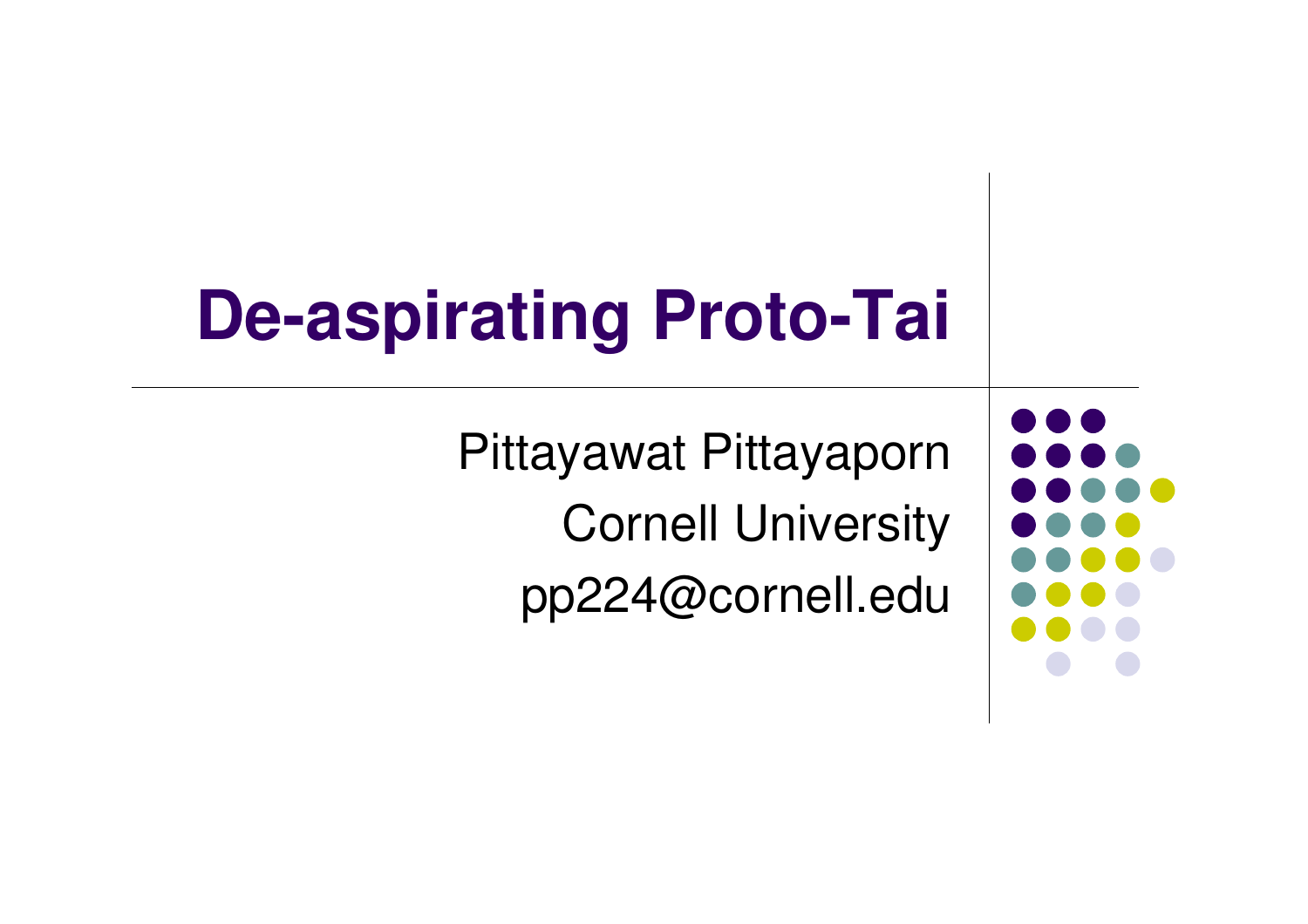

#### **What in the name?**

#### Tai

Generic name to refer to the whole family



http://concise.britannica.com/ebc/art-2106/Major-divisions-ofthe-Tai-languages-and-related-languages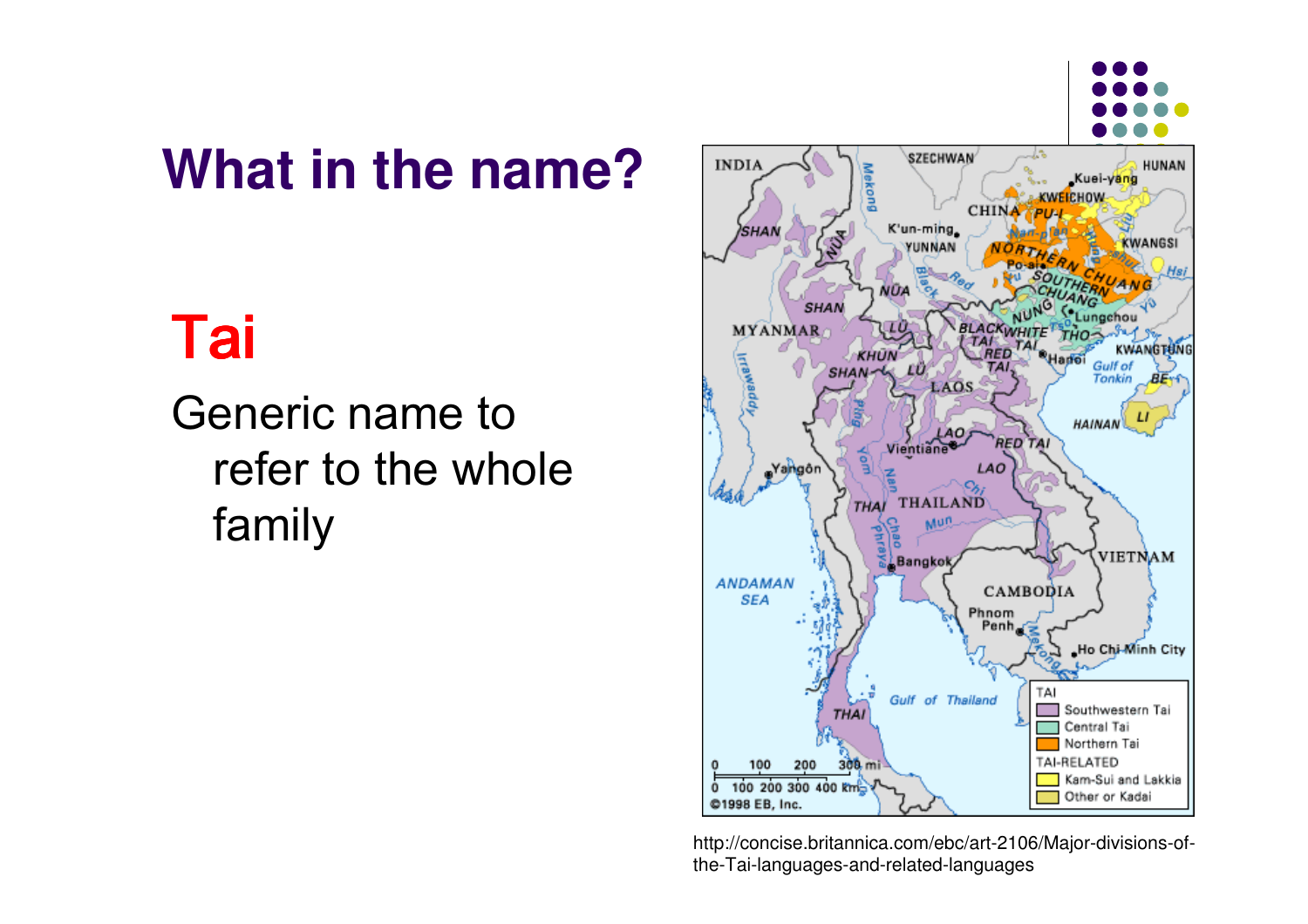## **Tai vs Thai**



- $\bullet$ Tai = pertaining to the Tai language family
- $\bullet$ • Thai = pertaining to Thailand
	- Thai language = Standard Thai, Bangkok Thai, or the Tai dialect of Central Thailand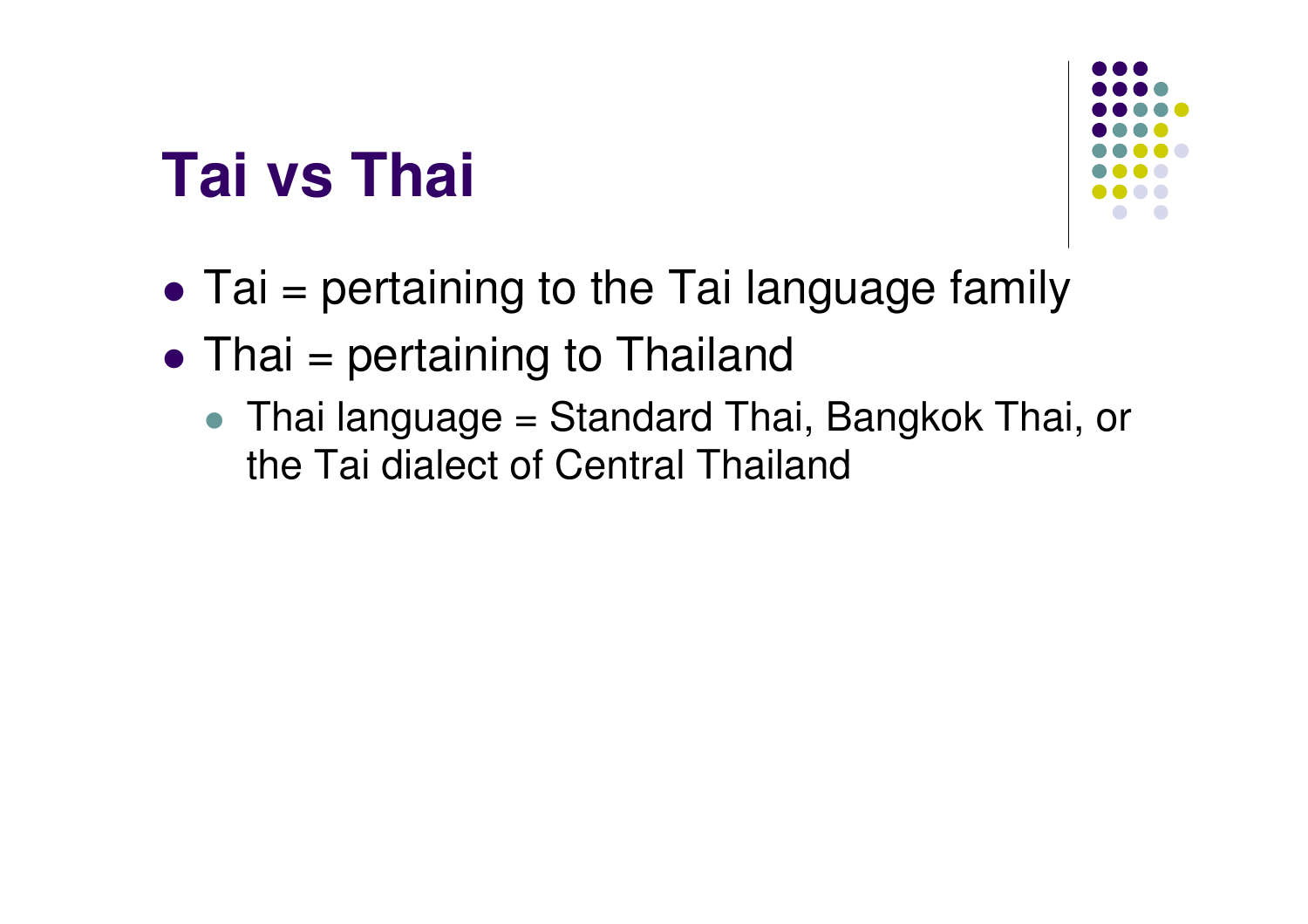## **Proto-Tai**



#### The ancestor of all modern Tai languages

Conventional reconstruction: Li (1977)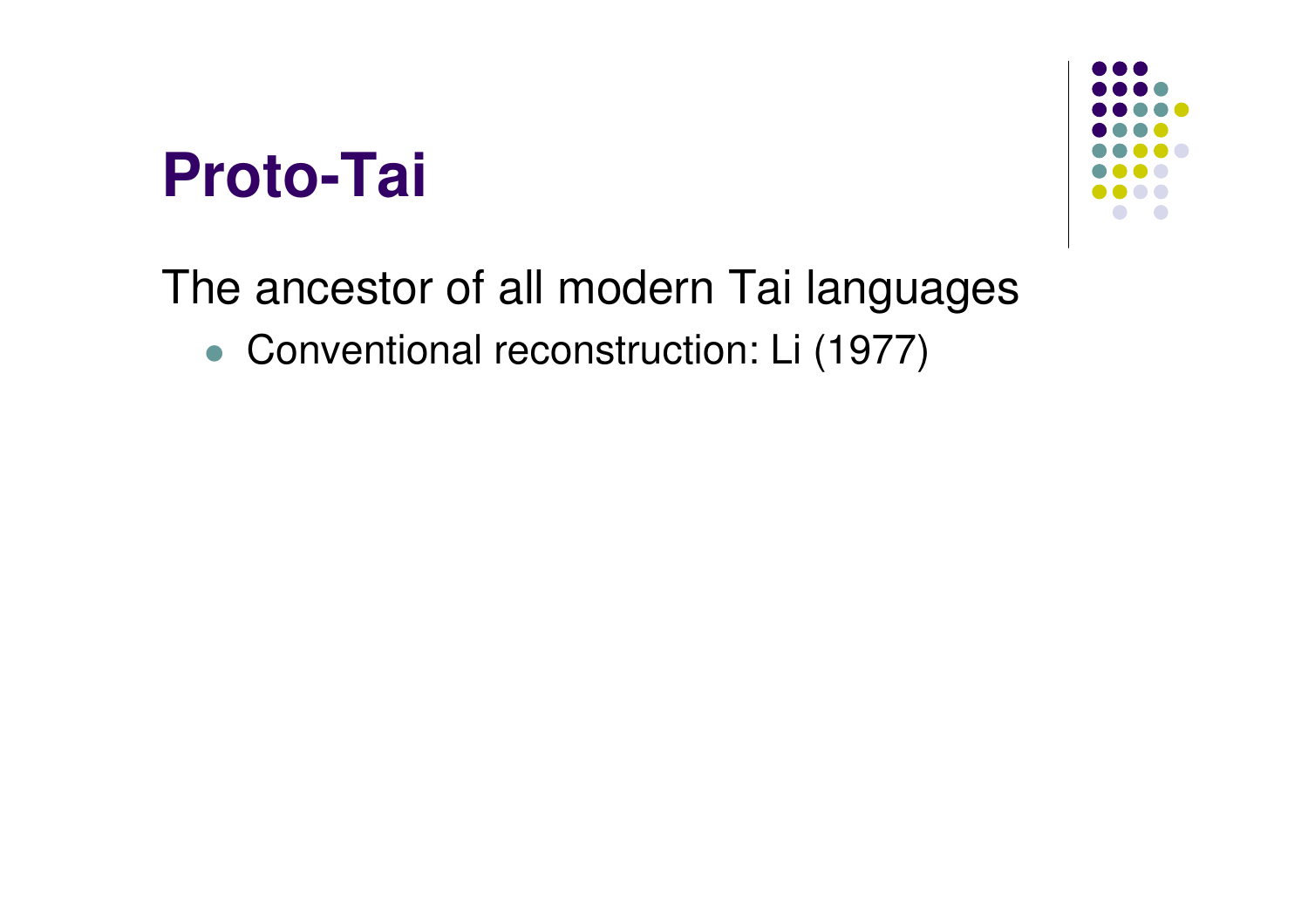# **Tai subgrouping (Li 1965)**

 $\bullet$ • According to Li (1965), Tai languages consist of three subgroups: Northern Tai, Central Tai, and Southwestern Tai.



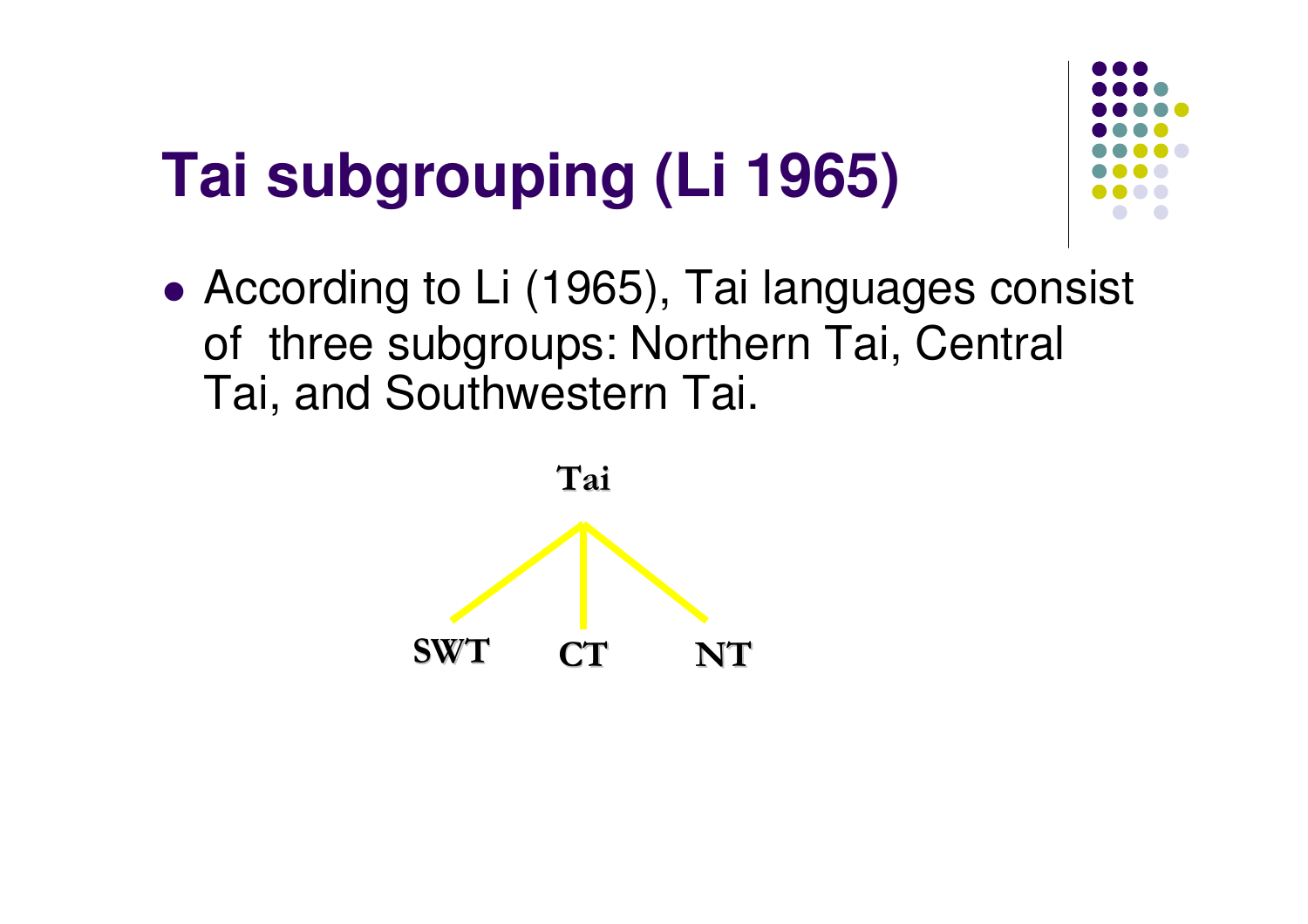

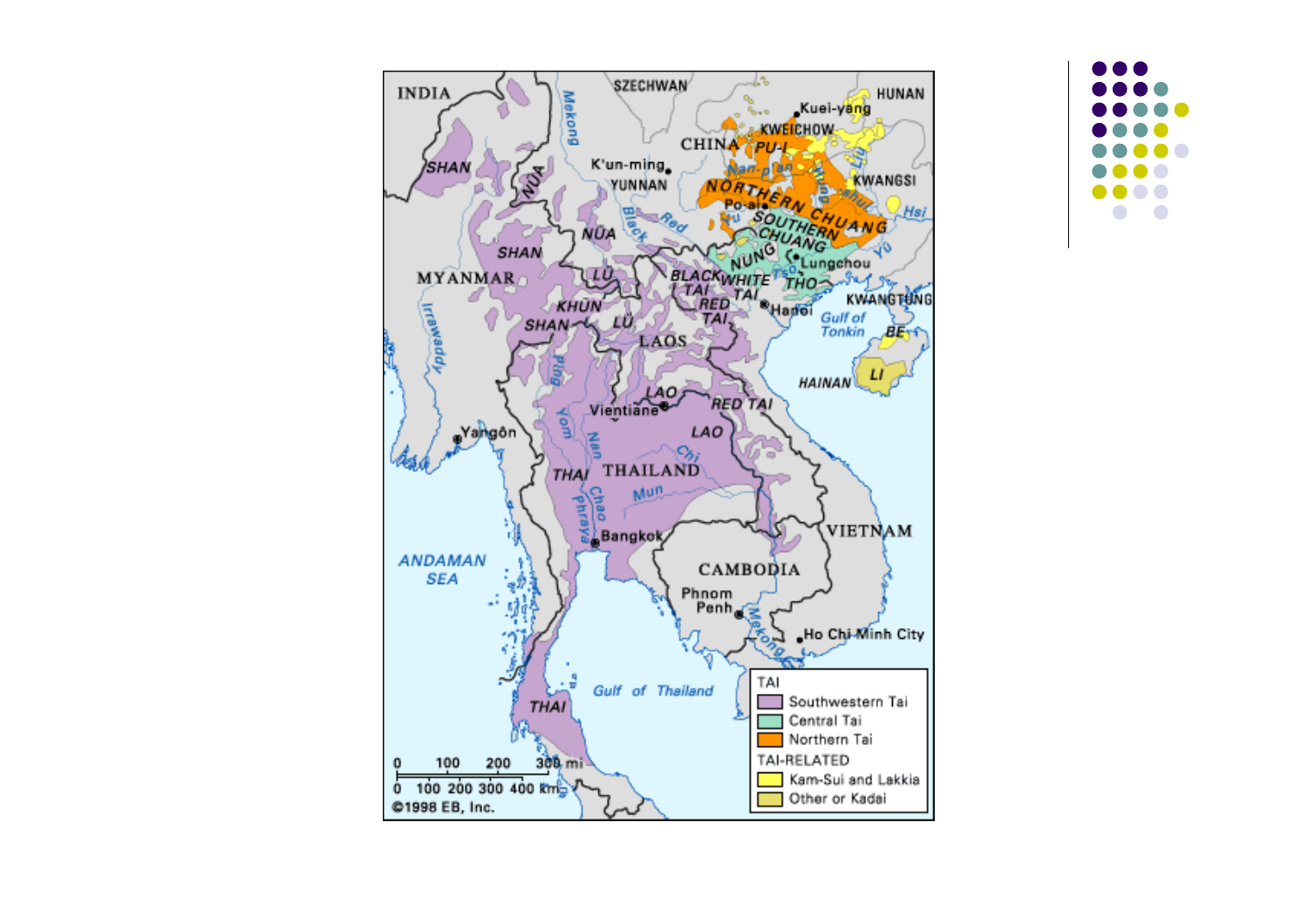## **Aspirates in modern Tai dialects**



- CT and SWT have abundance of aspirated stops both in the native and non-native portions of the lexicon.
- NT lacks aspirated consonants altogether, except for Saek.
- Many etyma showing aspirated onsets in CT/SWT correspond to reflexes of voiced consonants in NT.
- Reflexes of PT voiced stops in some dialects, e.g.  $^{\star}$ da $^{\sf B2}$  > tʰa: $^{\sf B2}$  'river'.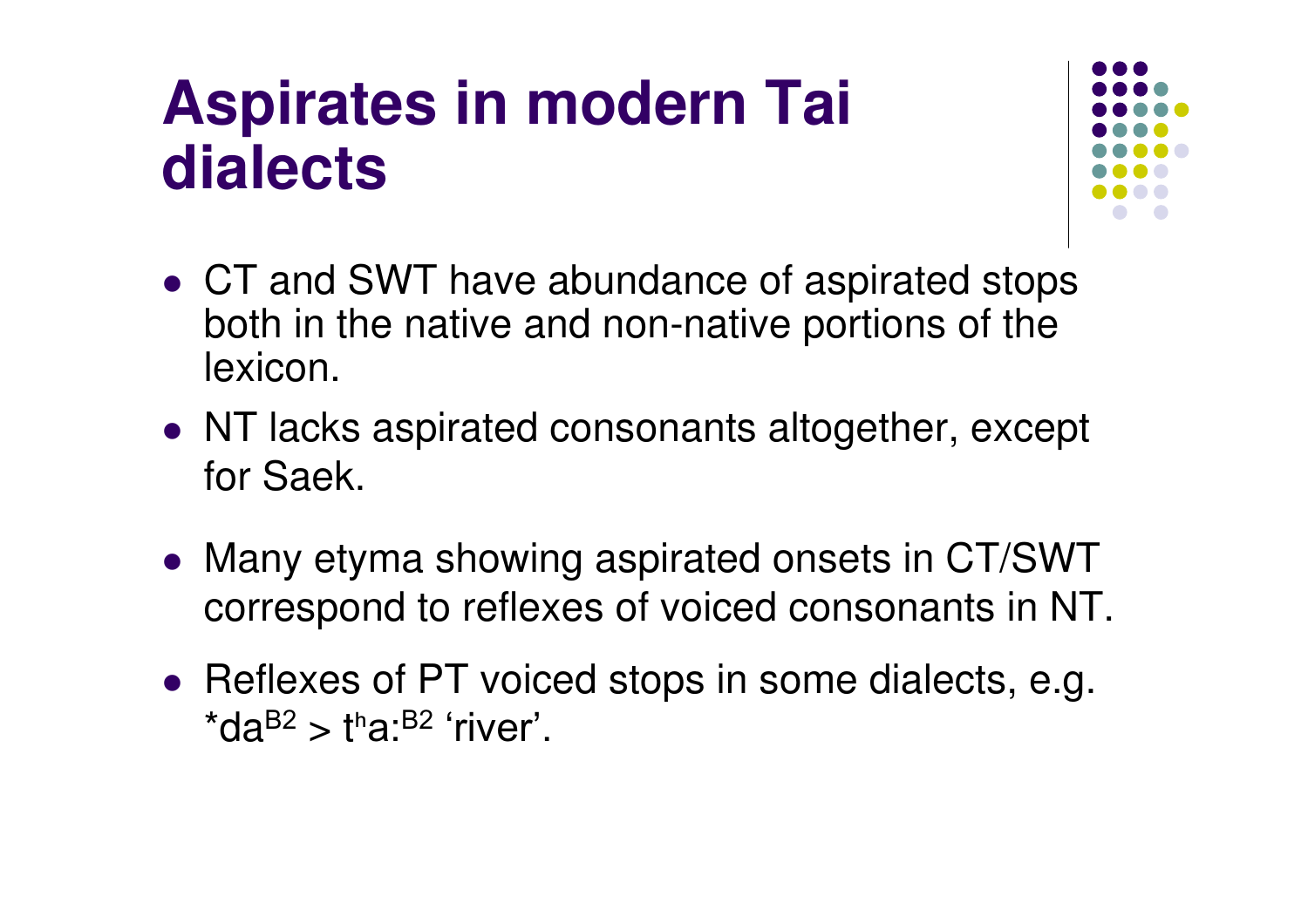# **Conventional reconstruction of PT (Li 1977)**



Four-way contrast among stop consonants

|             | labial           | alveolar         | palatal                       | velar |
|-------------|------------------|------------------|-------------------------------|-------|
| aspirated   | $*_{D^h}$        | * <del>t</del> h | $*_{\mathsf{C}}^{\mathsf{h}}$ | $*kh$ |
| plain vcl.  | $*_{\mathsf{D}}$ | $\star$ f        | $\star$ C                     |       |
| glottalized | $*^2b$           | $*^2$            |                               |       |
| voiced      | $*h$             | $\star$ J        | *                             |       |

Contrastive aspiration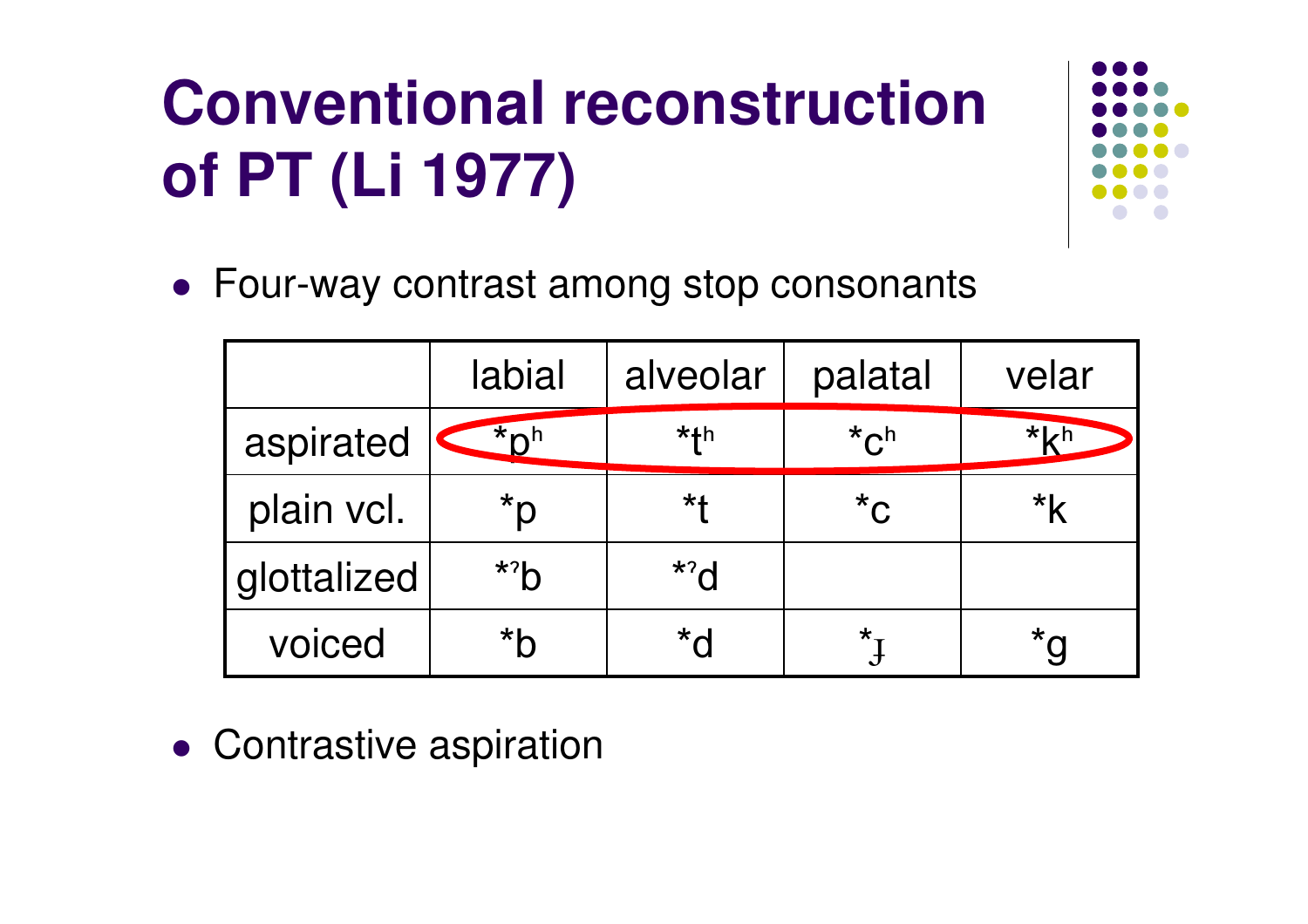## **Problem with PT aspirates**



- Loss of aspiration is an uncommon sound change.
- NT languages are unlikely to lose aspiration, given Chinese influence (Ferlus 1990).
- Many cases of Li's aspirates show "voicing alternation" (Gedney 1989; Thurgood 2002, 2007).
- Those that do not show "voicing alternation" are attested by very few example (Gedney 1979).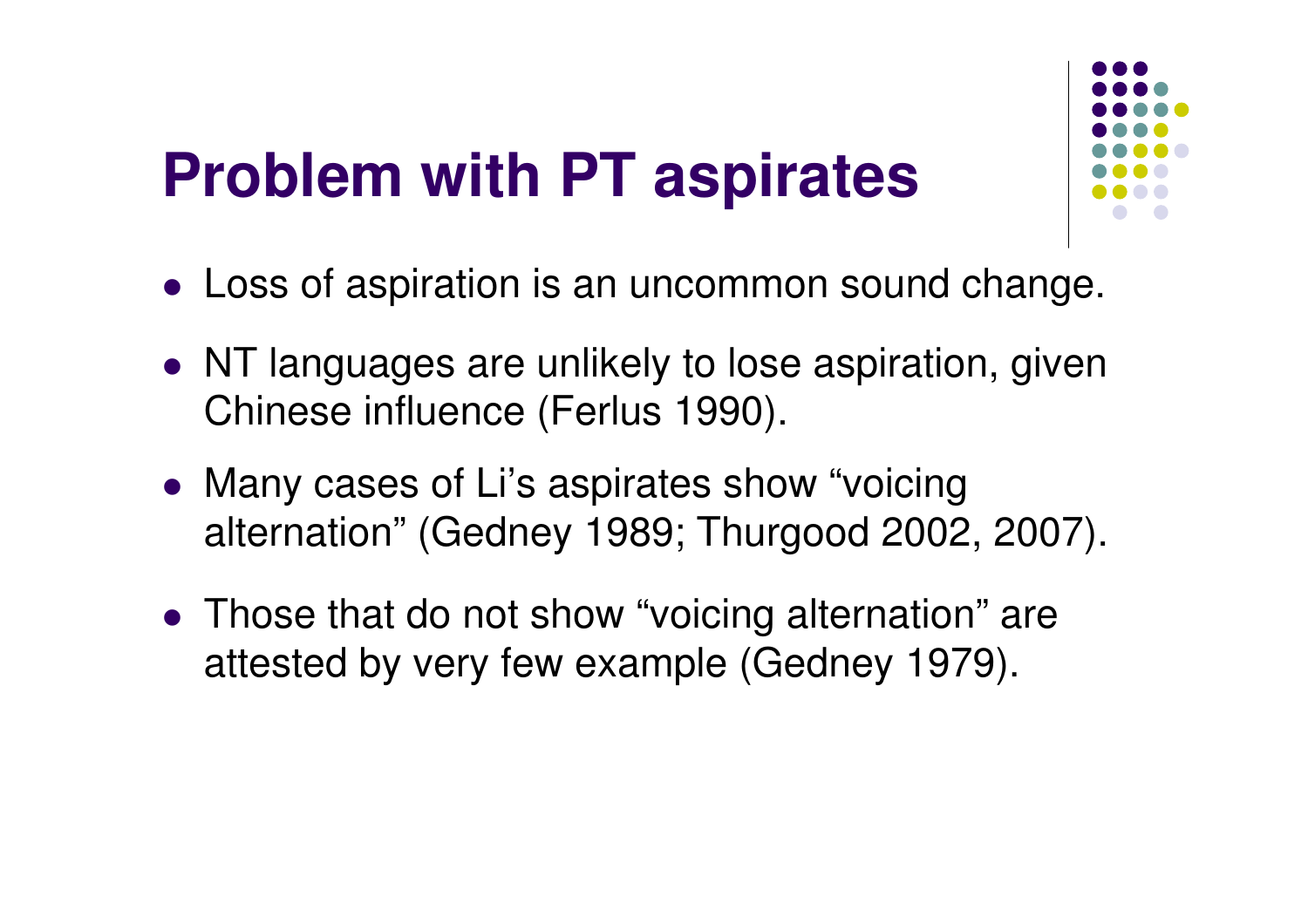## **Proposals**



- $\bullet$  PT consonantal system shows a three-way phonation-type contrast: voiceless, voiced, and glottalized.
- $\bullet$ • Aspirated onsets in cognates found across modern Tai varieties developed mainly from
	- PT clusters with medial \*-r-, e.g. \*pr-
	- PT uvular consonants, e.g. \*q-
	- Loanwords, especially from Chinese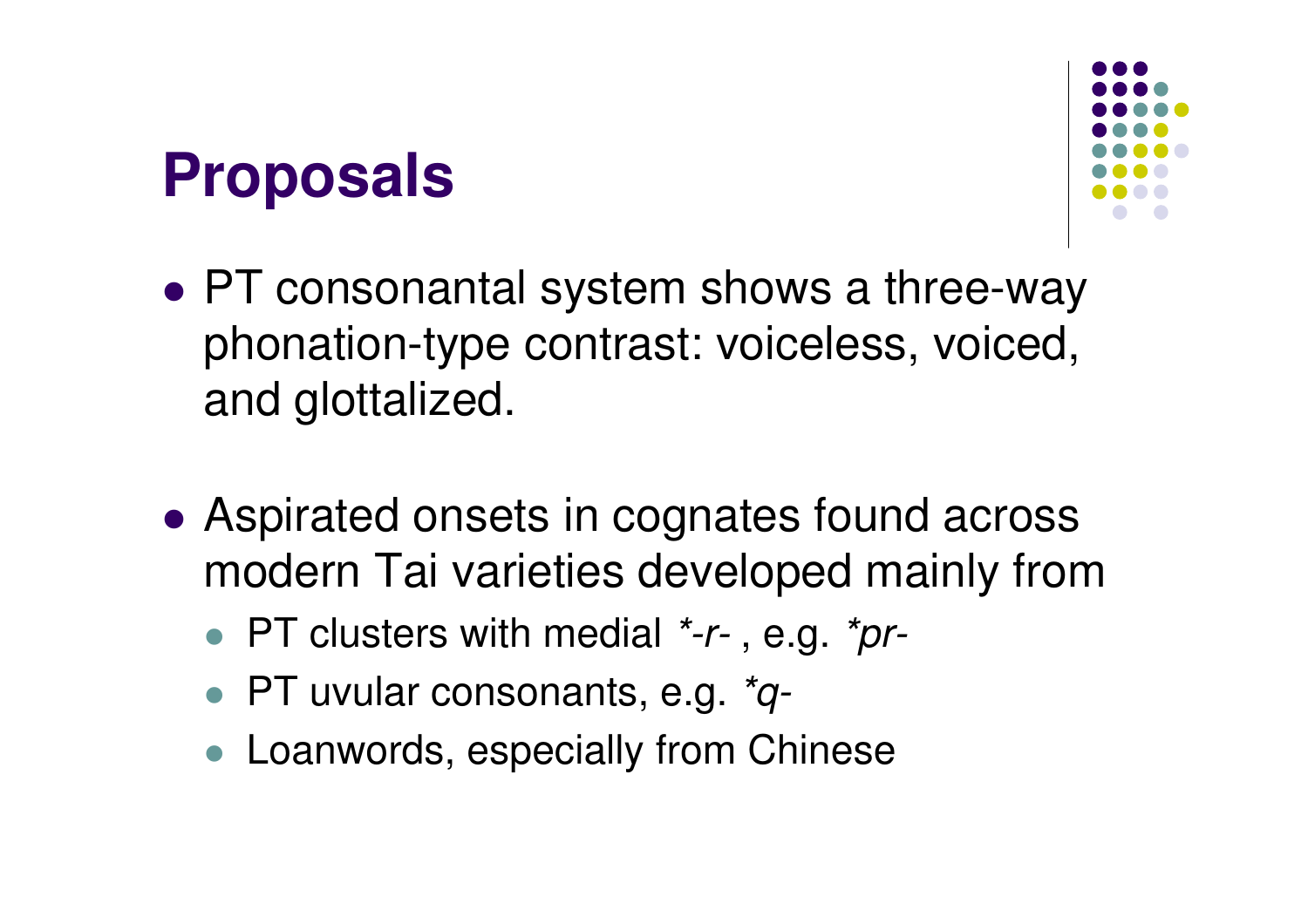## **Outline**



- $\bullet$ • Show that Li's simple aspirated onsets  $p^h$ -, \*t^-, \*c^-, \*k^- are in fact not reconstructible.
- $\bullet$ • Account for aspirated consonants in modern dialects.
- $\bullet$ Discuss the advantages of the proposal.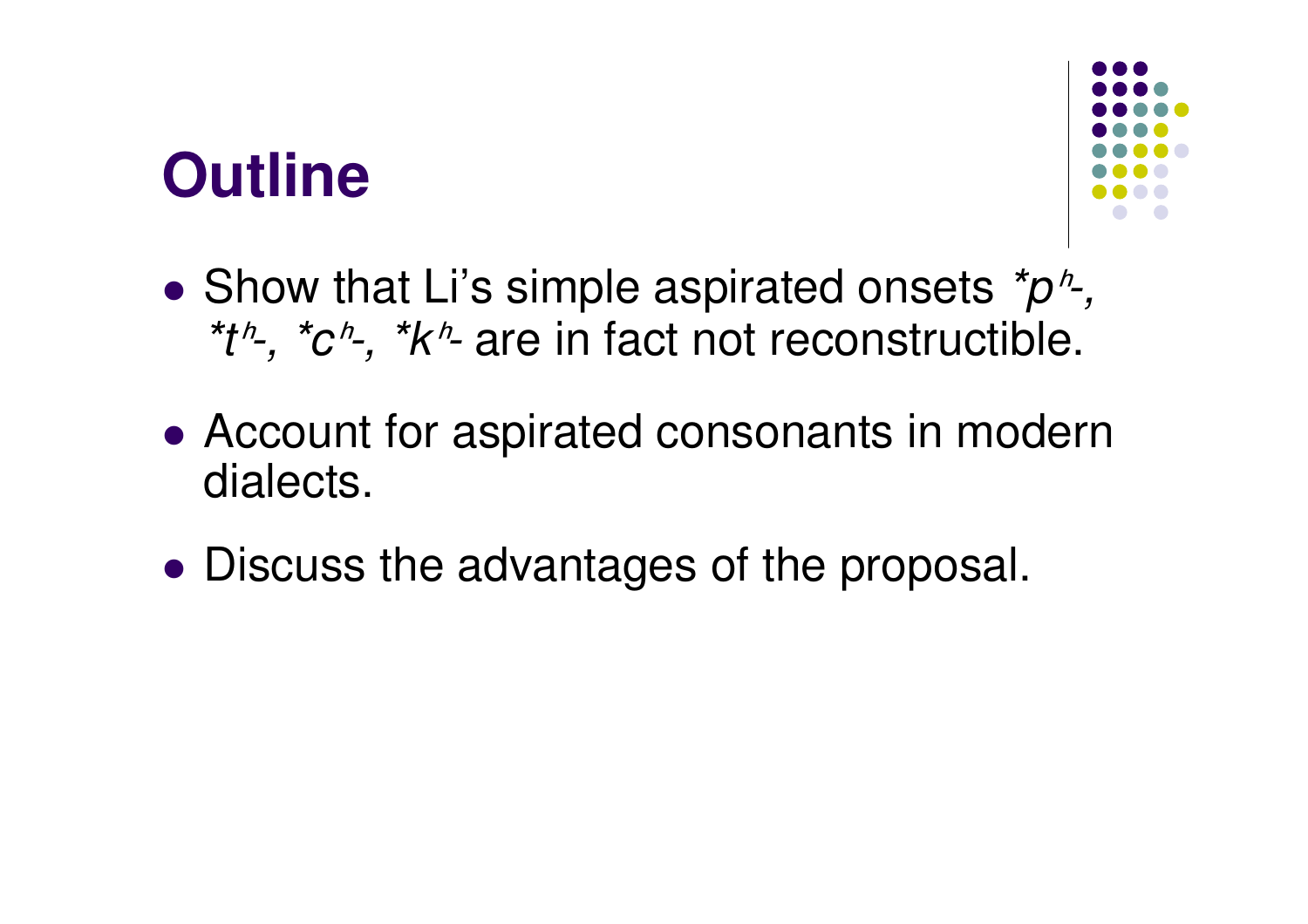#### **Data**



- $\bullet$ Gedney's wordlist (ms.)
- $\bullet$ • Now published as

**Thomas Hudak (ed.) 2008. William J. Gedney's Comparative Tai Source Book. Honolulu; University of Hawaii Press.**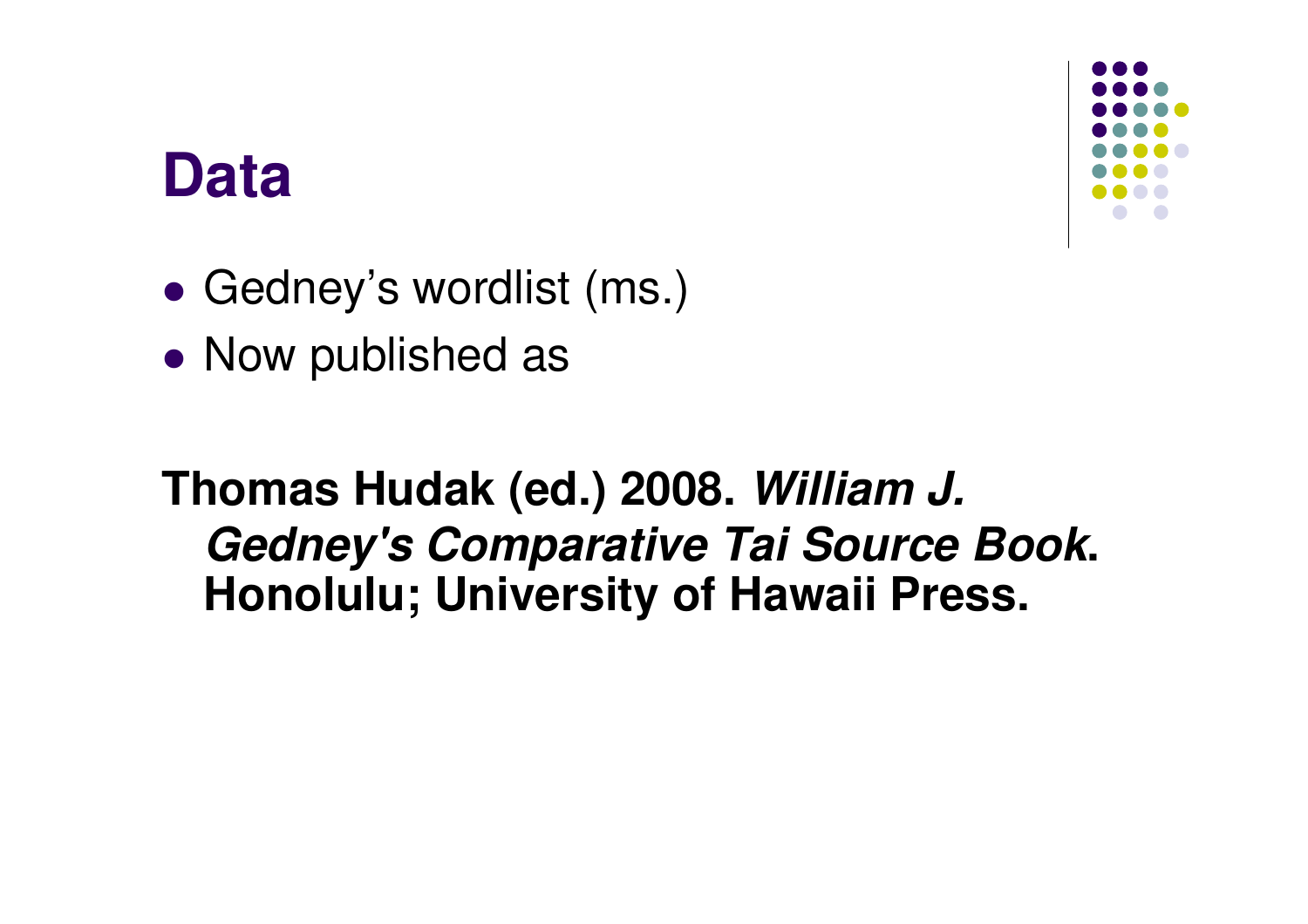## **Two types of aspirates**



- $\bullet$ • "First-row" aspirates = aspirates in modern Tai dialects that don't show voicing alternation.
	- $\bullet$ **'**'old' Thai <sup>t</sup><sup>ʰ</sup>aw**C1**, Lungchowt<sup>ʰ</sup>aw**C1,** also Saekt<sup>ʰ</sup>aw**C1**
	- **•** 'spicy' Thai  $p^h e t^{D}$ <sup>*'*</sup>, Lungchow  $p^h i t^{D}$ <sup>*'*</sup>, also Saek</sub> pʰet**D1**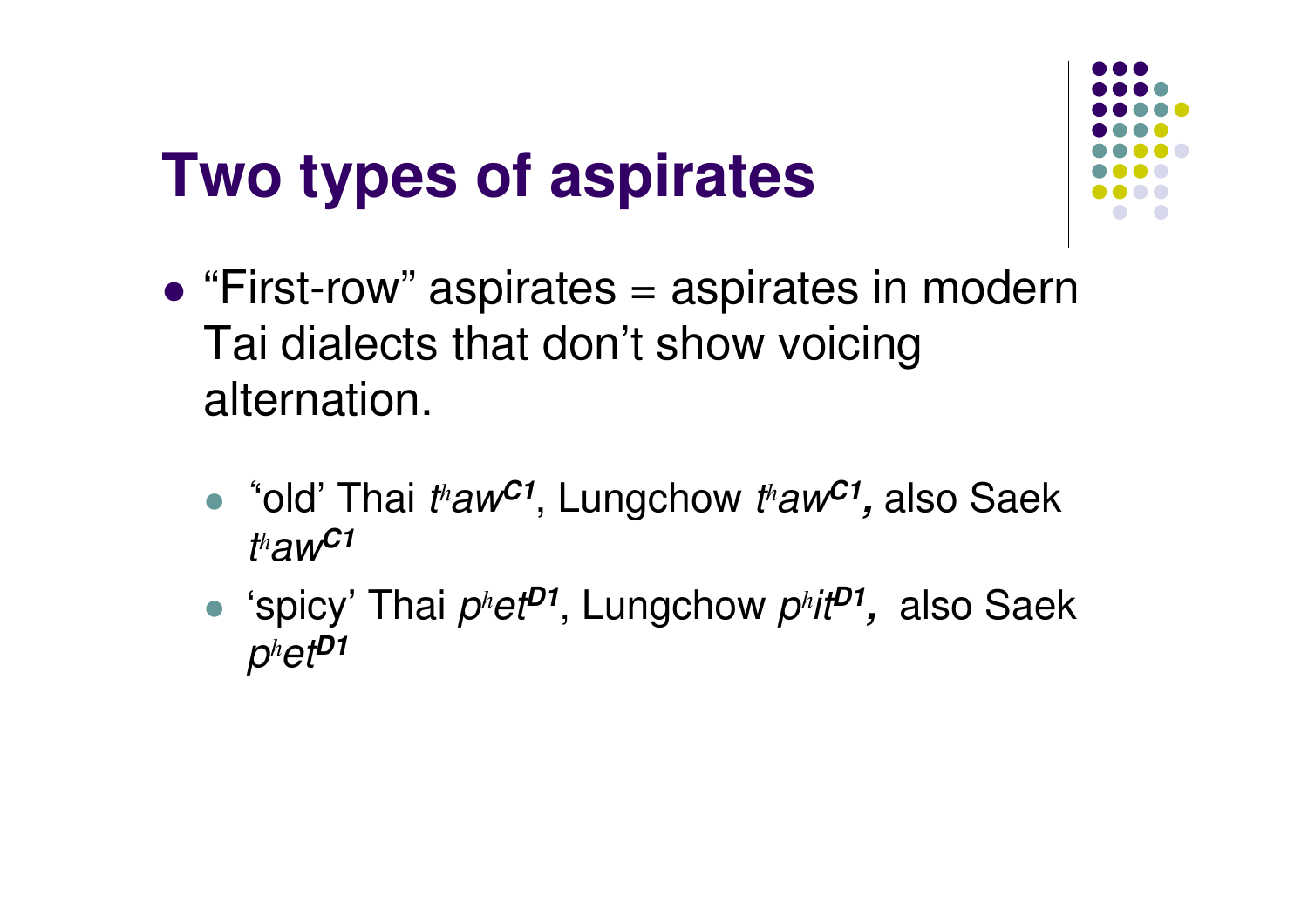

- $\bullet$ • "Alternating" aspirates = initial consonants in etyma whose reflexes in CT/SWT point to original aspirated onsets but whose NT reflexes indicate earlier voiced consonants.
	- $\bullet$ • 'bean' Thai  $t^h u \partial^B$ <sup>1</sup>, and Lungchow  $t^h u \partial^B$ <sup>1</sup> but Yay tuə B<sub>2</sub>
	- $\bullet$ • 'rice' Thai  $k$ <sup>h</sup>a:w<sup>C1</sup>, and Lungchow  $k$ <sup>h</sup>aw<sup>C1</sup> but Yay hawC2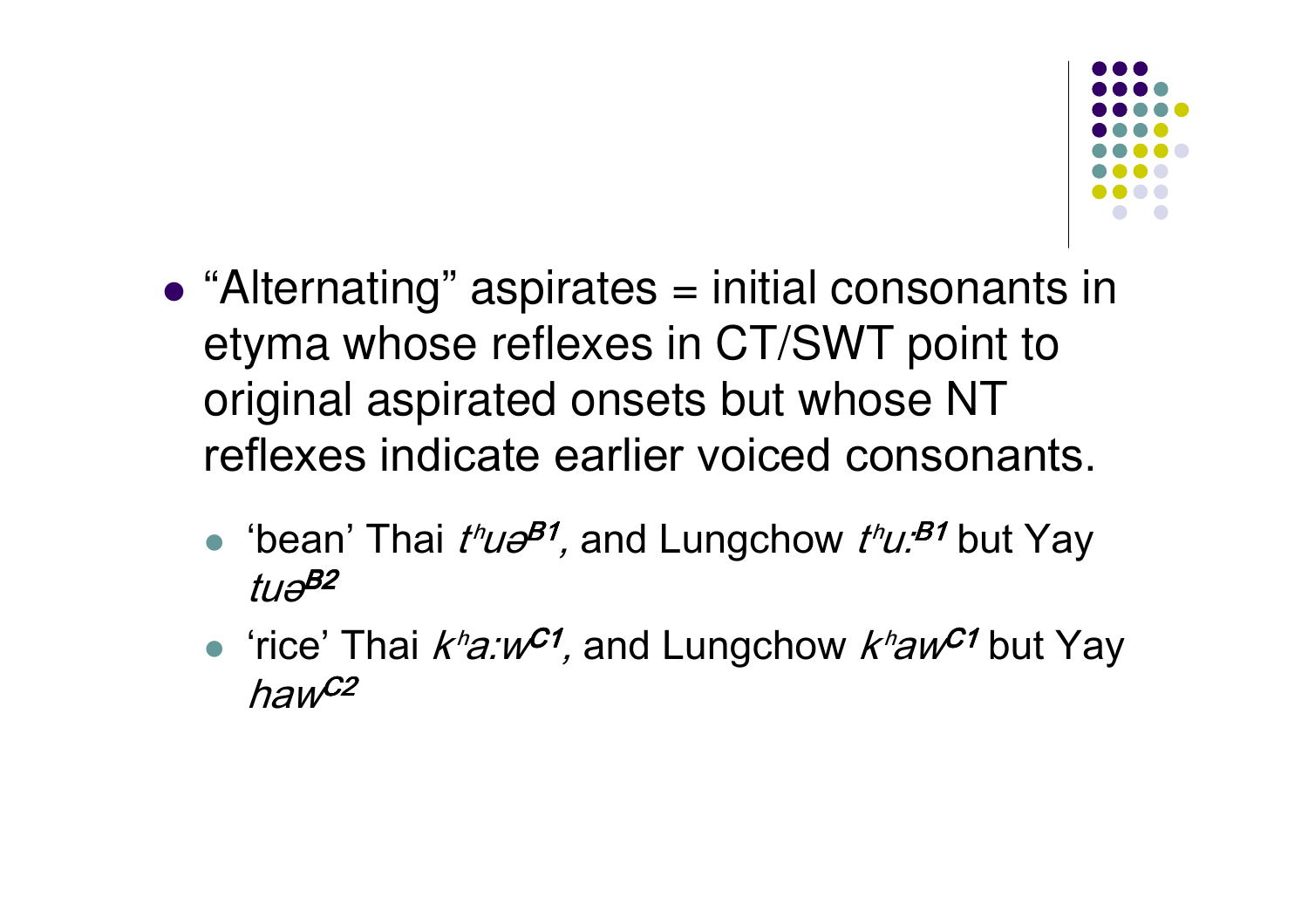# **Earlier treatments of "alternating" aspirates**

- Li (1977) views alternating aspirates as regular aspirates that went through special (morphophonological) processes.
- Gedney (1989) proposes that alternating aspirates go back to aspirated voiced consonants.
- **Ferlus (1990) reconstructs prenasalized stops** to account for the alternating aspirates.
- Etyma showing alternating aspirates (Thurgood2002) are not reconstructible.

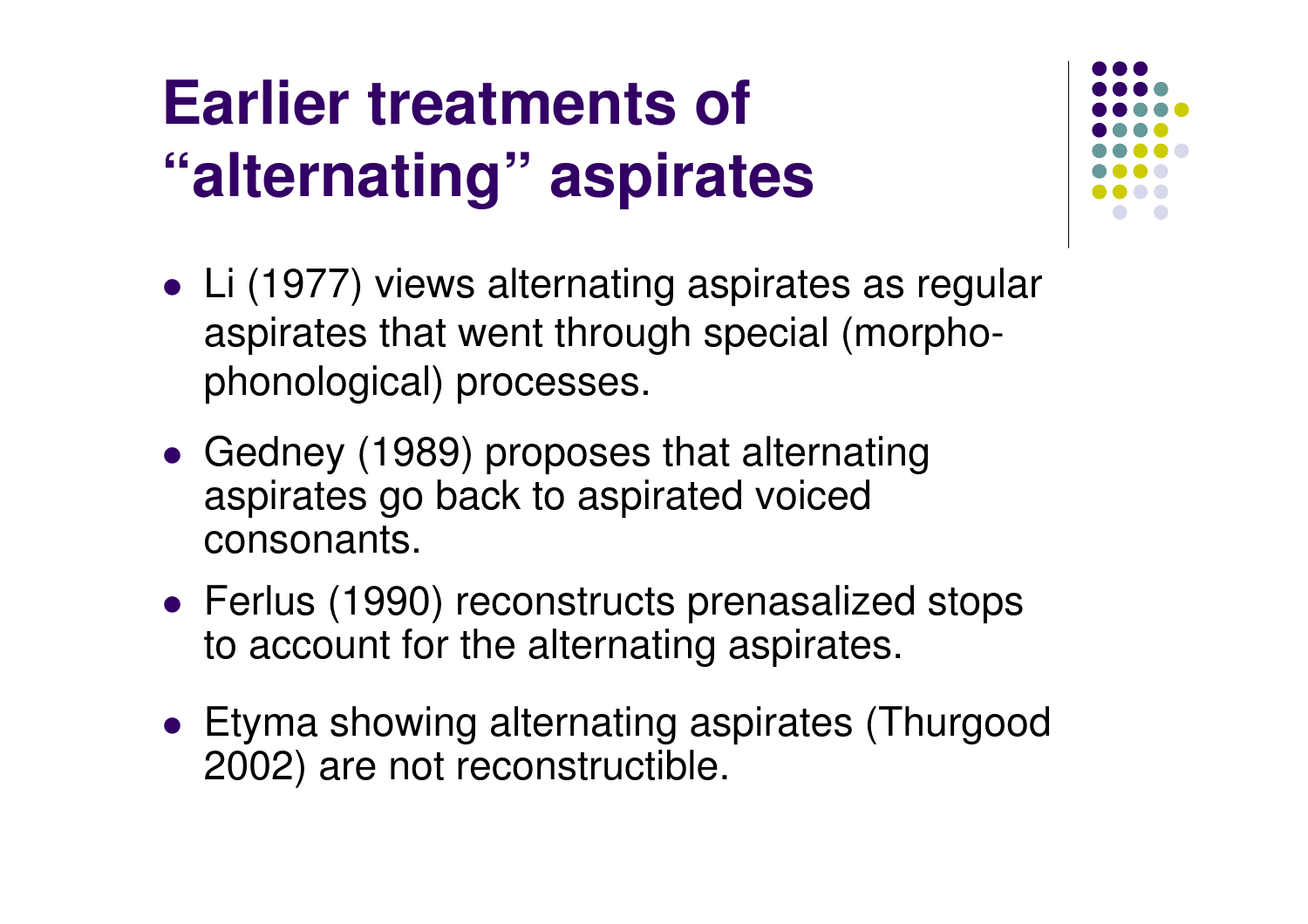# **Alternating aspirates are not reconstructible**



- $\bullet$  Following Thurgood (2002), many etyma showing alternating aspirates also show other irregularities as well. (in agreement with Thurgood's proposal)
	- $\bullet$ • Tai Yuan (SWT) /tɯ: $A<sup>2</sup>$ / 'to carry' = wrong initial
	- $\bullet$ Saek (NT) /ke: $A^{2}$ / 'eggplant' = wrong vowel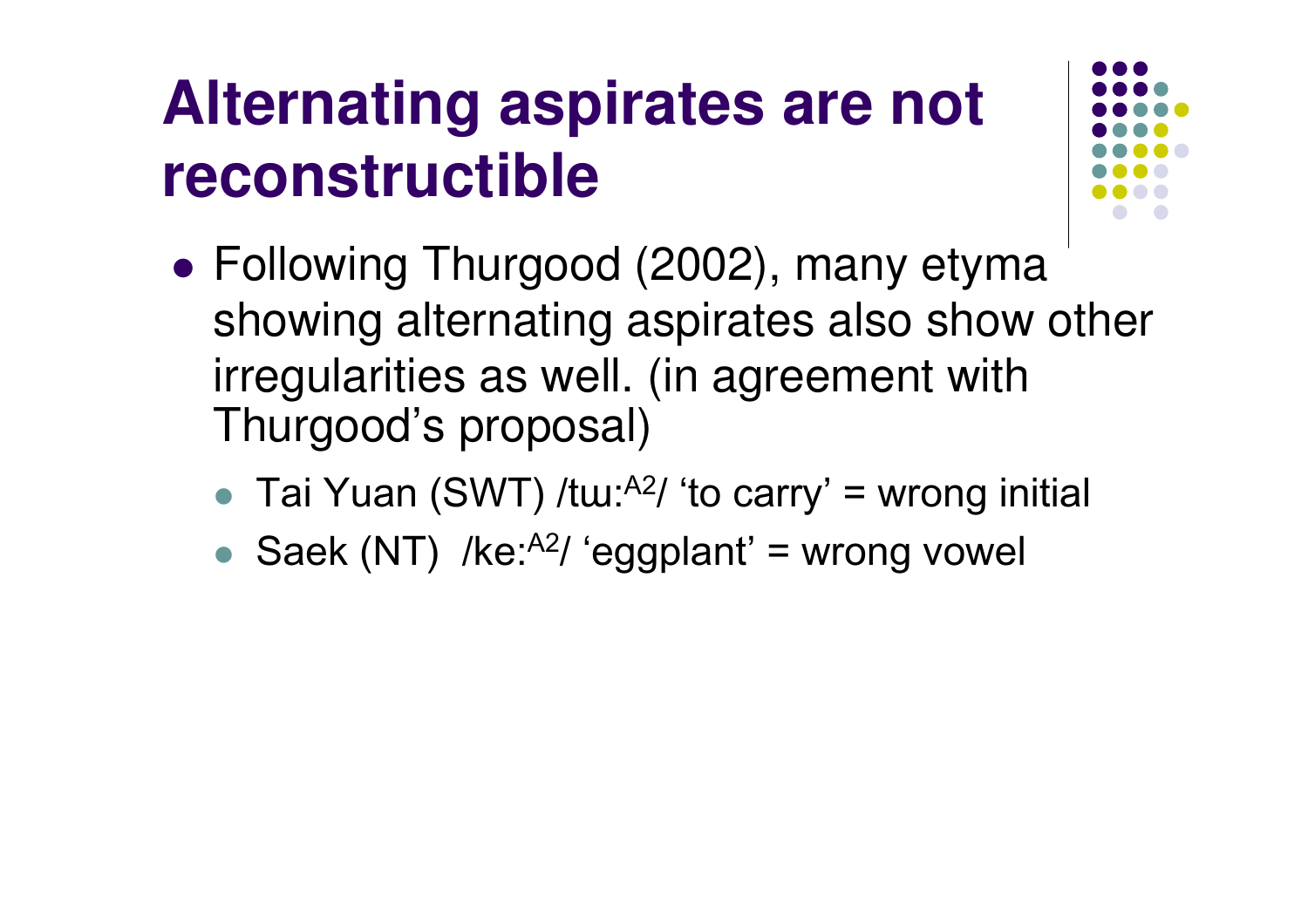• Most etyma showing alternating aspirates are also found outside of Tai-Kadai, especially Chinese.

|                         | <b>Thai</b>                     | Lungchow                        | Po-ai                | <b>Middle</b><br><b>Chinese</b> |   |
|-------------------------|---------------------------------|---------------------------------|----------------------|---------------------------------|---|
| bean                    | $t^h$ uə <sup>B1</sup>          | $t^h$ u: <sup>B1</sup>          | tu $\theta^{B2}$     | dəw'                            | 豆 |
| young<br>male<br>animal | t <sup>h</sup> wk <sup>D1</sup> | $txk^{D2} -t$                   | $t$ ak <sup>D2</sup> | dək                             | 特 |
| chopsticks              |                                 |                                 | tu: $B2$             | driă'                           | 箸 |
| sugar                   |                                 | $t^h$ $\times$ : $\eta^{A1}$    |                      | dan                             | 糖 |
| pond                    |                                 | t <sup>h</sup> um <sup>A1</sup> | $tam^{A2}$           | dəm                             | 潭 |
| to ride                 | $k^h$ i: <sup>B1</sup>          | $K^hWi$ : <sup>B1</sup>         | kwaj <sup>B2</sup>   | giặh                            | 騎 |
| eggplant                | k <sup>h</sup> wa <sup>A1</sup> |                                 | kwa <sup>A2</sup>    | gia                             | 茄 |

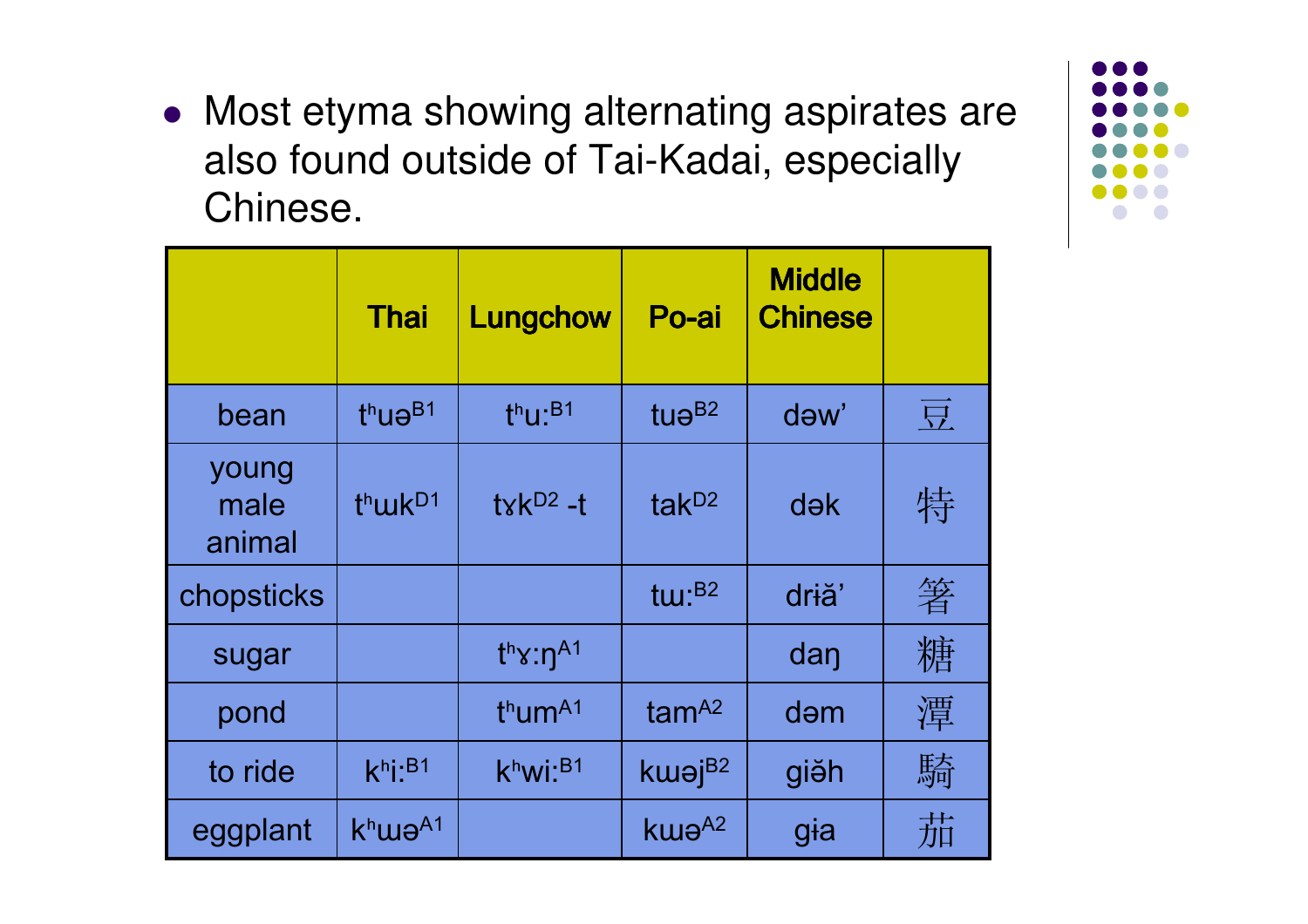

- The irregularities and the foreign origins of numerous etyma with alternating aspirates confirms Thurgood (2000, 2007)'s view that that they were not part of PT.
- Etyma showing the so-called "voicing alternation" should be viewed as
	- $\bullet$ Irregular
	- $\bullet$ Results of post-PT diffusion
- Alternating aspirates are not reconstructible at the PT level.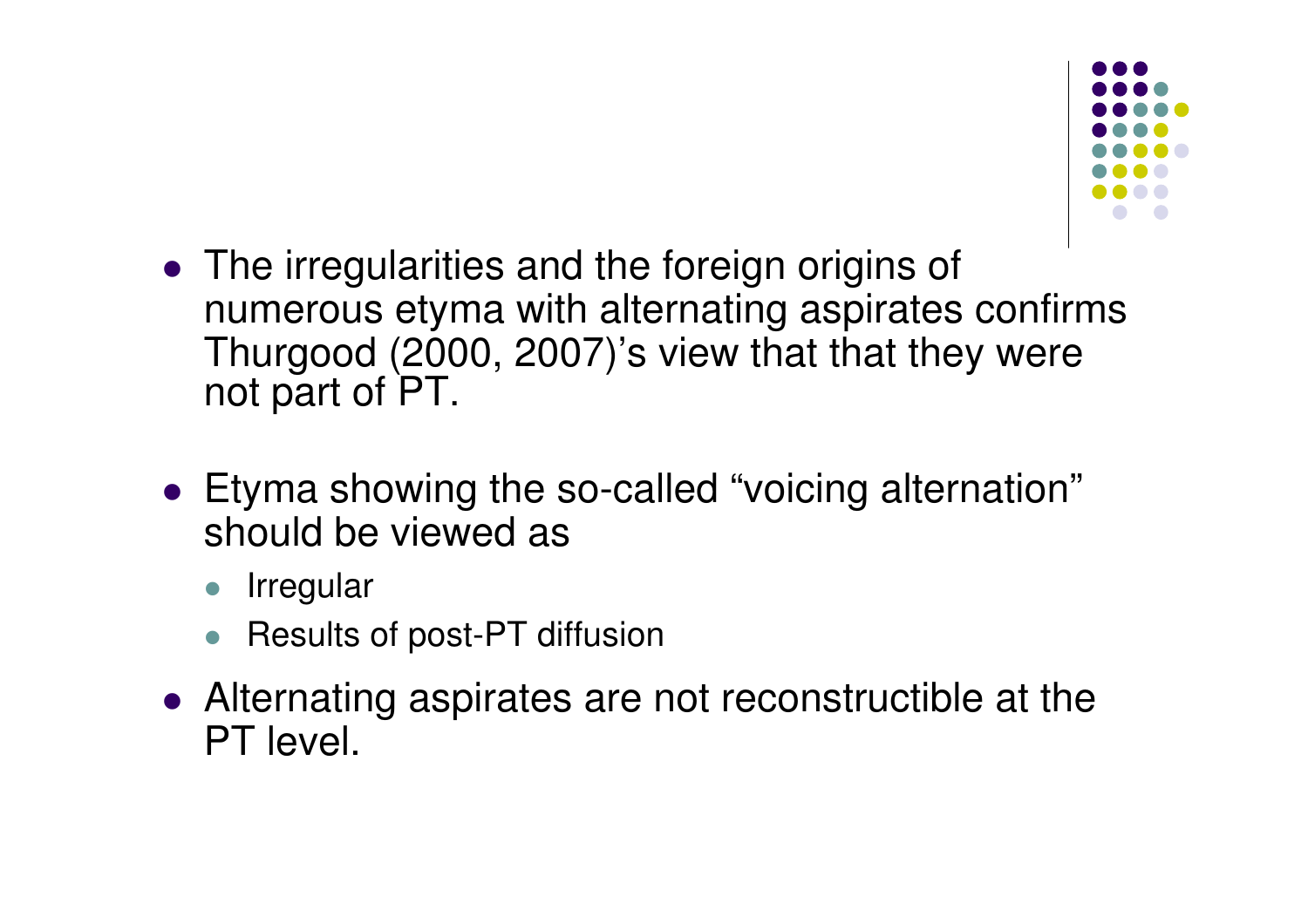# **First-row aspirates are also not reconstructible**



- $\bullet$ • Most etyma reconstructed with Li's first-row aspirates must be treated as CT/SWT innovations (loanwords etc.)
- $\bullet$ • Many etyma reconstructed with  $k^h$ - $\frac{1}{2}$  in fact must be reconstructed with  $\displaystyle{ \raisebox{0.6ex}{\scriptsize{*}}} q$ - or  $\displaystyle{ \raisebox{0.6ex}{\scriptsize{*}}}$   $\chi$ - (see Pittayaporn 2008).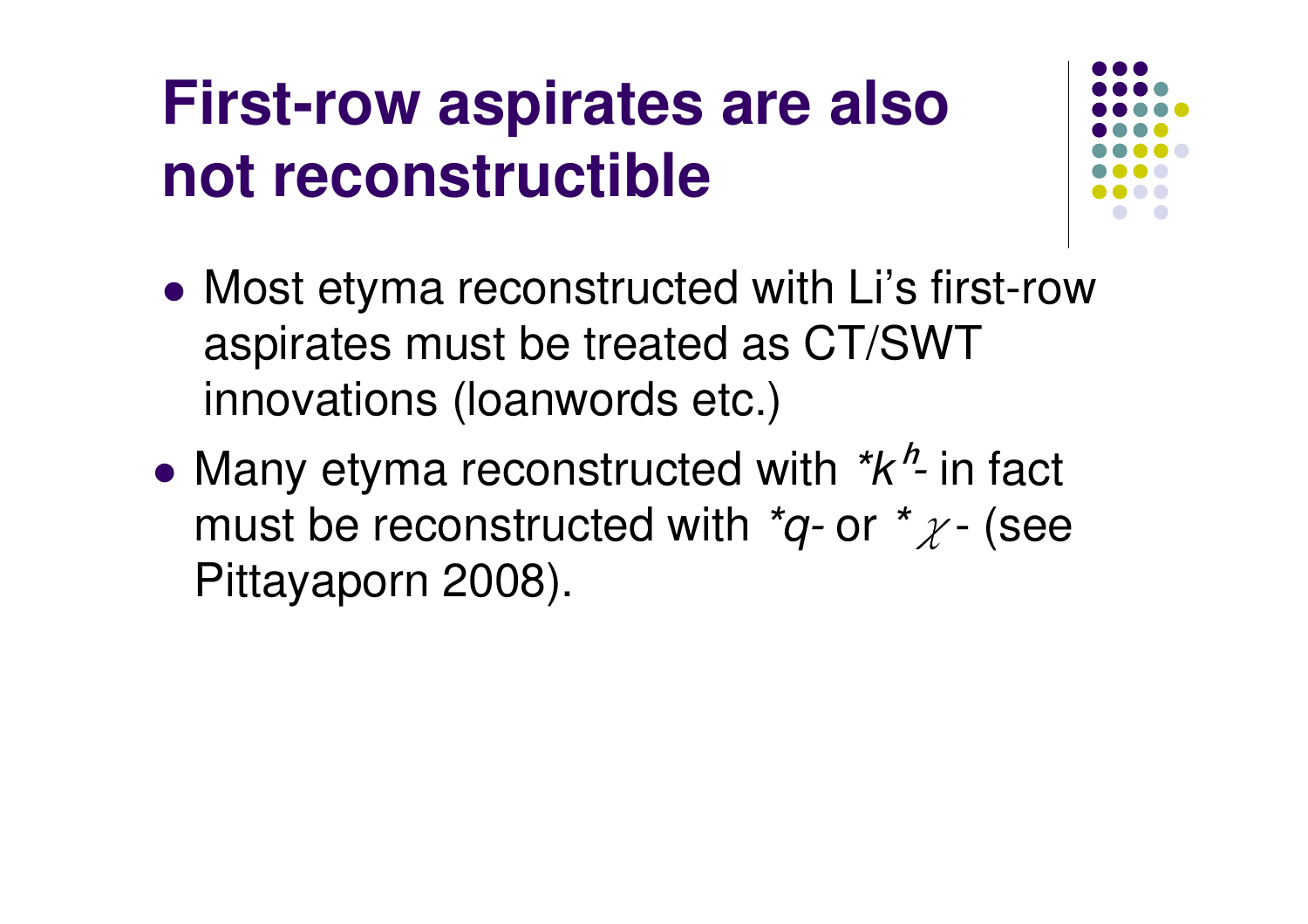#### ● Exclusively SWT/CT etyma

|            | Li's               | <b>Thai</b>       | Lungchow | Po-ai | <b>Saek</b> |
|------------|--------------------|-------------------|----------|-------|-------------|
| spicy hot  | $ph-D$             | p <sup>h</sup> et | phit     |       | phet        |
| wrong      | $p^h - D$          | phit              |          |       | phit        |
| knit       | $th$ <sub>-D</sub> | t <sup>h</sup> ak |          |       |             |
| cave       | $th$ -D            | tham              |          |       | tham        |
| small frog | $k^h$ -D           | khiet             | khi:t    |       |             |



• Should be treated as post-PT innovations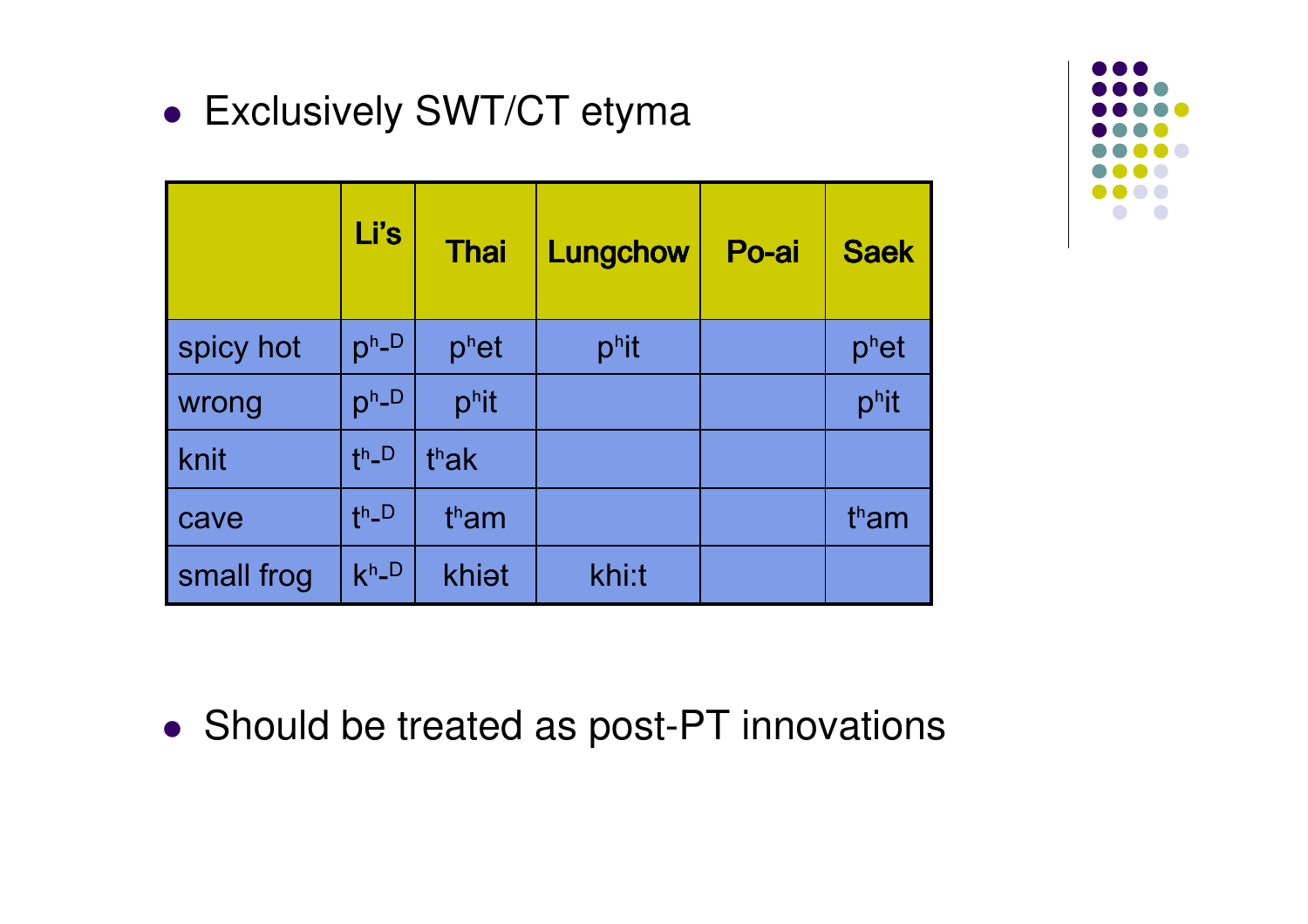#### • "First-row" aspirates that are post-PT loans

|                      | Li's                | <b>Thai</b>        | Lungchow            | Po-ai |             |
|----------------------|---------------------|--------------------|---------------------|-------|-------------|
| to split             | $p^h$ <sub>B</sub>  | $pha$ :            |                     | pa:   | 破           |
| to roll, to twist    | $p^h$ <sub>B</sub>  | phan               | phan                | pan   | 反           |
| clf. flat<br>objects | $p^h$ <sub>-A</sub> | $p^h$ εη           | $p^h$ e:n           | pe:n  | $\bigoplus$ |
| charcoal             | $fh$ <sub>-B</sub>  | t <sup>h</sup> a:n | t <sup>h</sup> a:n  | ta:n  | 炭           |
| to lie athwart       | $k^h$ -A            | $k^h$ wa: $\eta$   | k <sup>h</sup> wa:n |       | 當           |

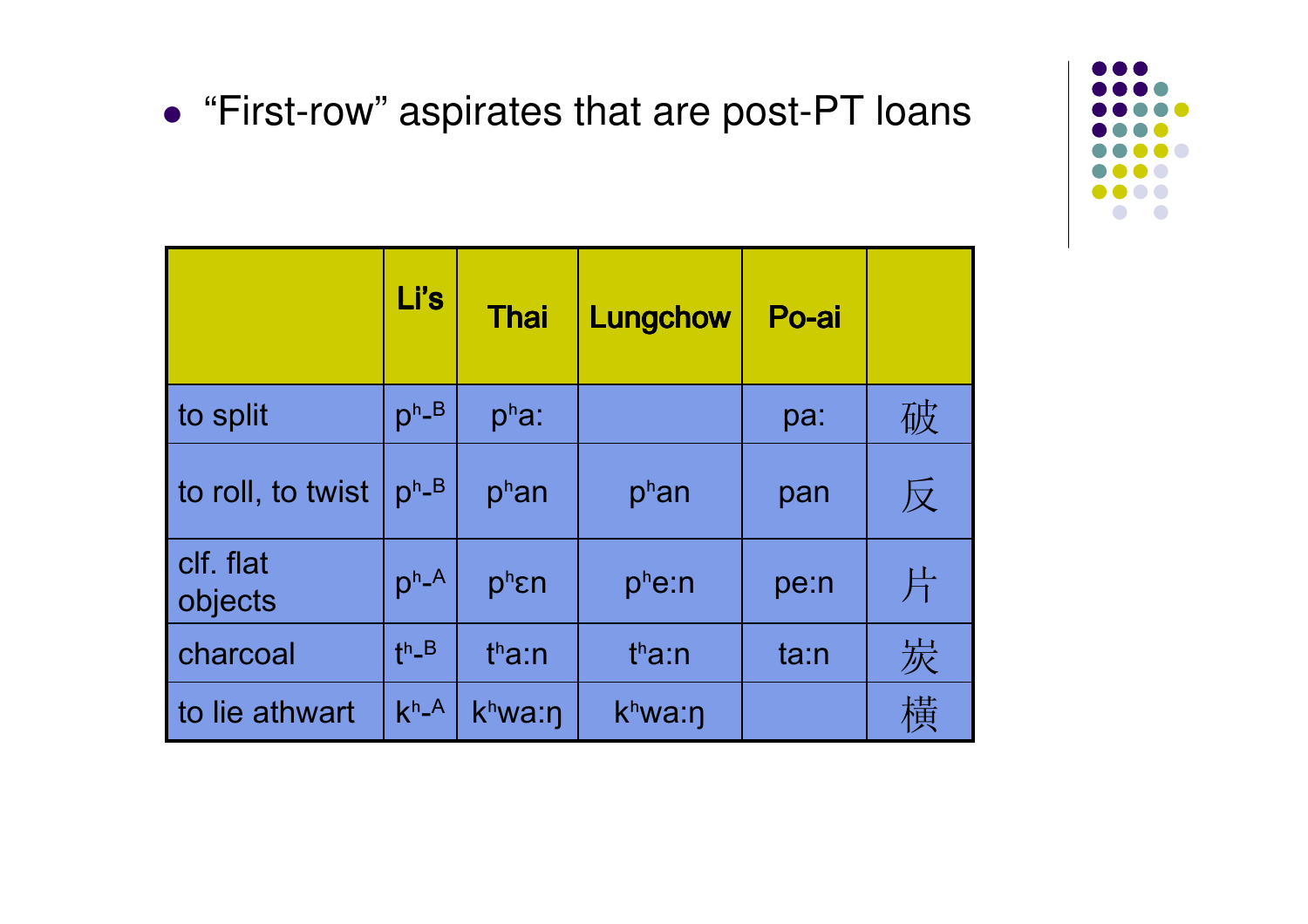## **PT uvular consonants**

- $\bullet$  Pittayaporn (2008) shows that a distinct series of uvular consonant must be reconstructed for PSWT.
- $\bullet$ • These uvular onsets must be projected back to PT.
- $\bullet$ • In most SWT/CT dialects these uvular are reflected as  $k^h$ -, e.g. Thai, Lungchow etc.
	- $\bullet$  Path:  $\text{*}q$ ->  $\text{*}x$ -> $\text{*}k$ <sup>n</sup>-

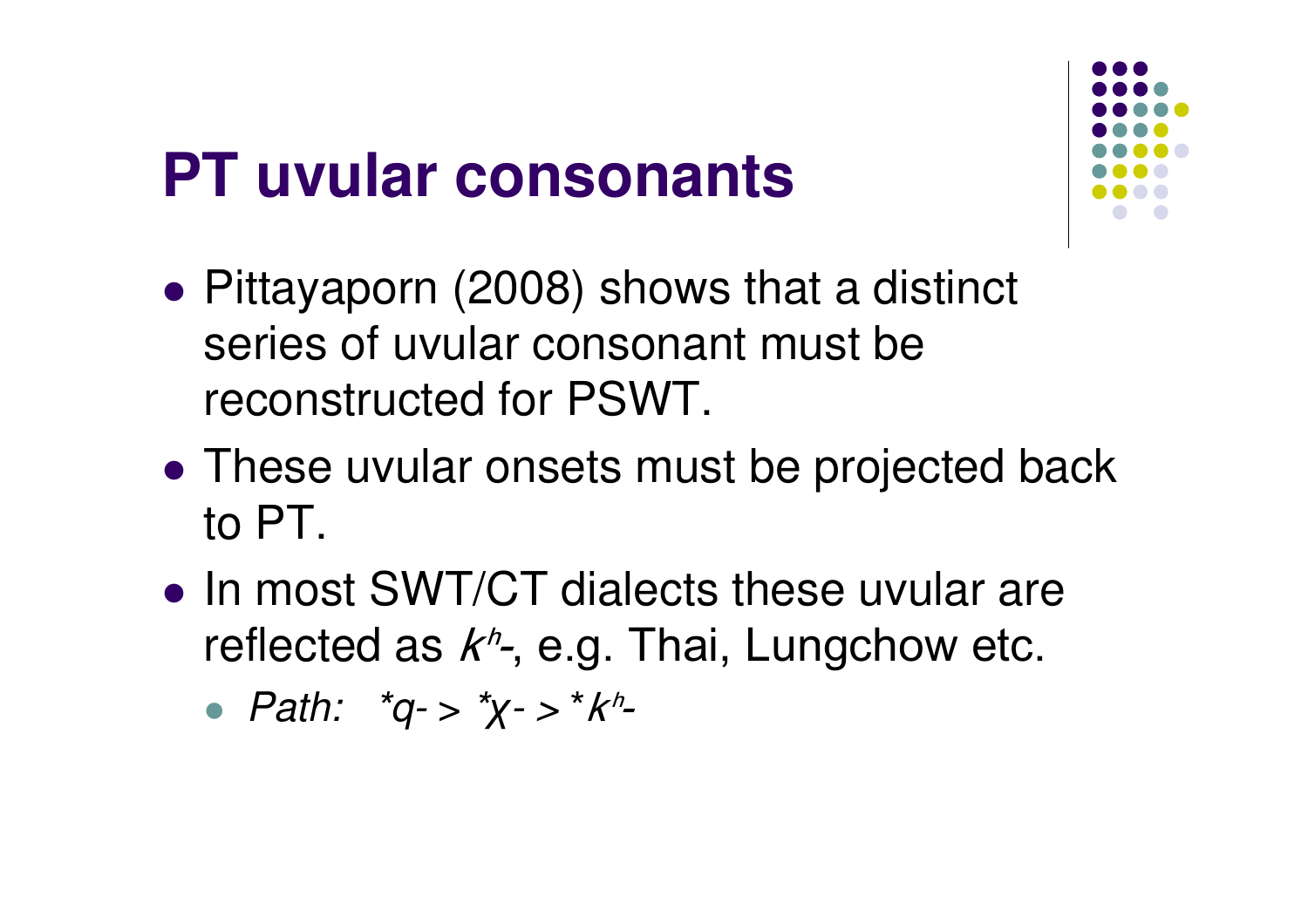

|           | <b>Thai</b>                      | <b>White</b><br><b>Tai</b> | <b>Phu Tai</b>                   | Po-ai                            | <b>Proto-Tai</b> |
|-----------|----------------------------------|----------------------------|----------------------------------|----------------------------------|------------------|
| 'to kill' | $k^h a$ : $C1$                   | $xa:^{C1}$                 | $ha:$ <sup><math>C1</math></sup> | $ka:$ <sup><math>C1</math></sup> | $Q^*$            |
| 'arm'     | K"ε:ከ′                           | $X\mathcal{E}:n^{A1}$      | $h\epsilon$ : $n^{A1}$           | ke:n <sup>A</sup>                | $*q-$            |
| 'leg'     | k <sup>h</sup> a <sup>: A1</sup> | $xa:^{A1}$                 | $ha:^{A1}$                       | k <sup>h</sup> a <sup>: A1</sup> | $*q-$            |
| 'to sell' | $k^h a$ : $j^{A1}$               | $xa$ : $j^{A1}$            | ha: $j^{A1}$                     | $k$ a: $jA1$                     | $*q-$            |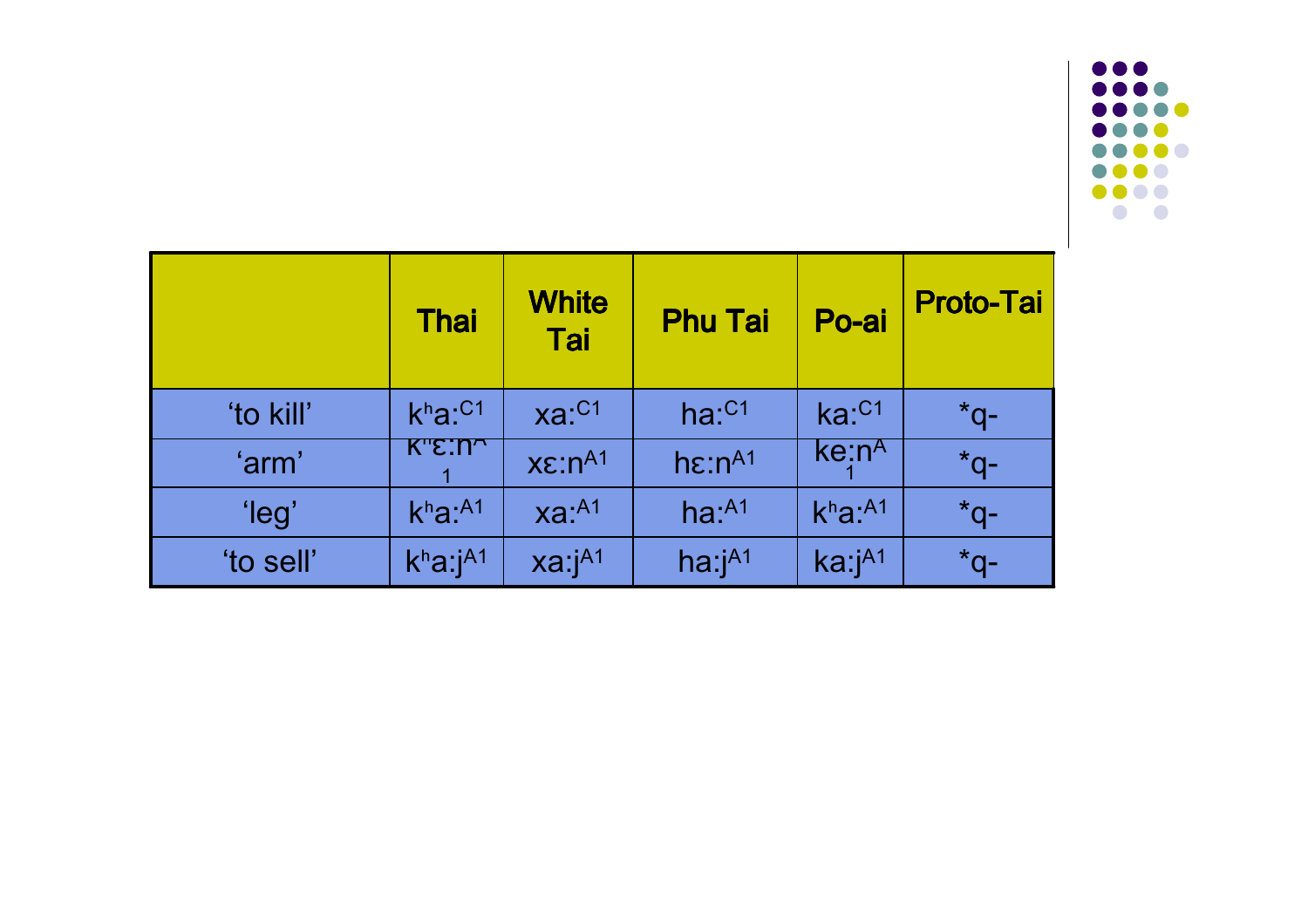### **To sum up…**



 $\bullet$ • Li's simple aspirated onsets  $\phi^h$ -,  $\phi^h$ -,  $\phi^h$ -,  $\phi^h$ -,  $\phi^h$ -, and  $k^{\prime}$ - cannot be reconstructed.

 $\bullet$ • PT consonantal system show a three-way phonation-type contrast: voiceless, voiced, and glottalized.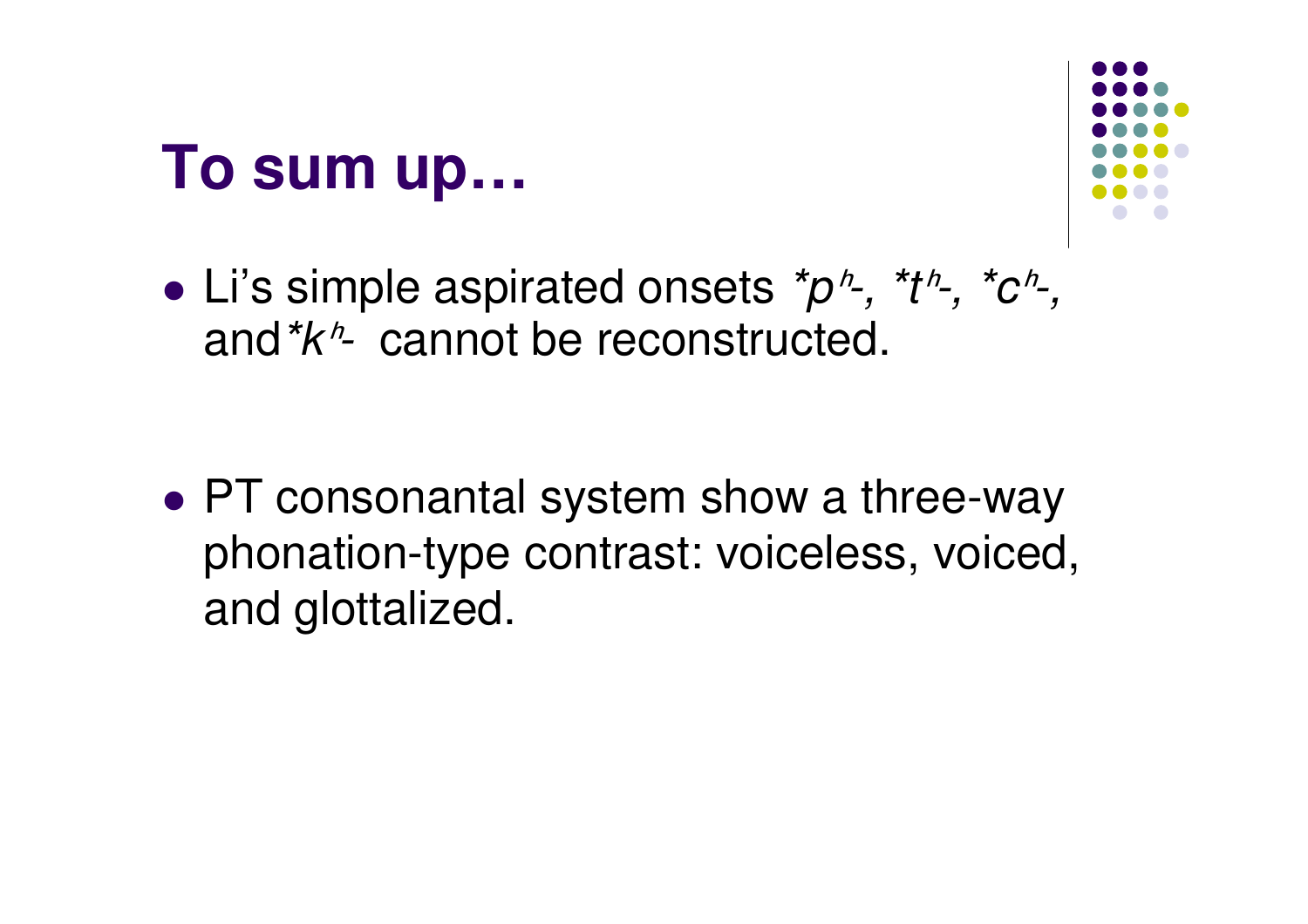

|                                  | labial               | alveolar           | palatal                       | velar                       | uvular               |
|----------------------------------|----------------------|--------------------|-------------------------------|-----------------------------|----------------------|
| i <u>u o t o ol</u><br>aspirated | $\overline{P}^{\mu}$ | $x + h$            | $\overline{\mathbf{e}}^{\mu}$ | $*Lh$<br>$\overline{\bf N}$ |                      |
| plain vcl.                       | $\mathsf{q}^\star$   | $*$ t              | $^{\star}$ C                  | $*_{\mathsf{k}}$            | $\star$ 0            |
| glottalized                      | $*^2b$               | $*$ <sup>2</sup> d |                               |                             |                      |
| voiced                           | $*$ b                | $\overline{b}^*$   | $*$ <sub>1</sub>              | $\mathsf{p}^\star$          | $\star$ <sub>G</sub> |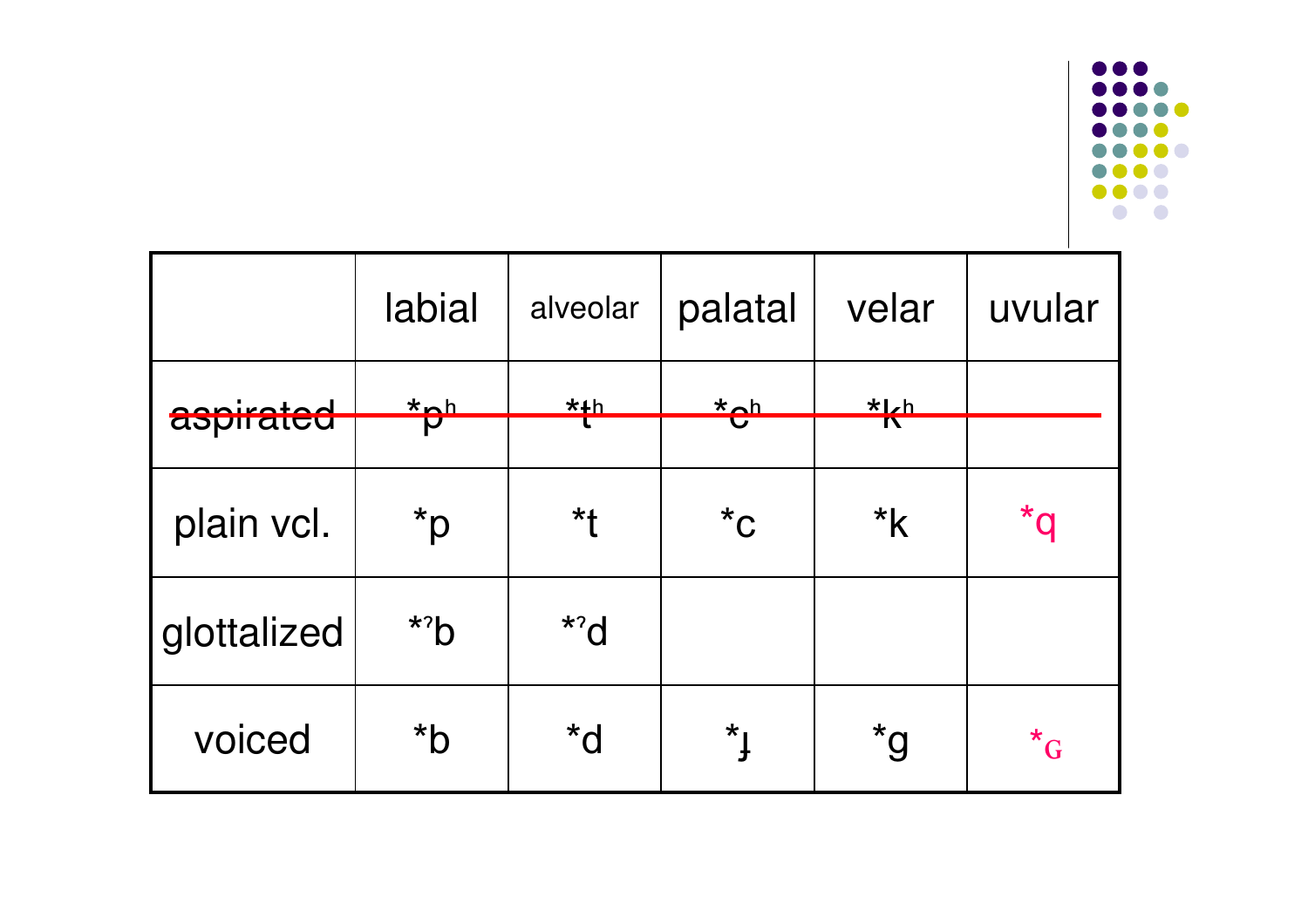# **Where did aspirates in modern Tai dialects come from?**

- $\bullet$ • Aspirated onsets in etyma found across modern Tai varieties developed mainly from
	- PT clusters with medial \*-r-, e.g. \*pr-
	- PT uvular consonants, e.g. \*q-
	- Loanwords, especially from Chinese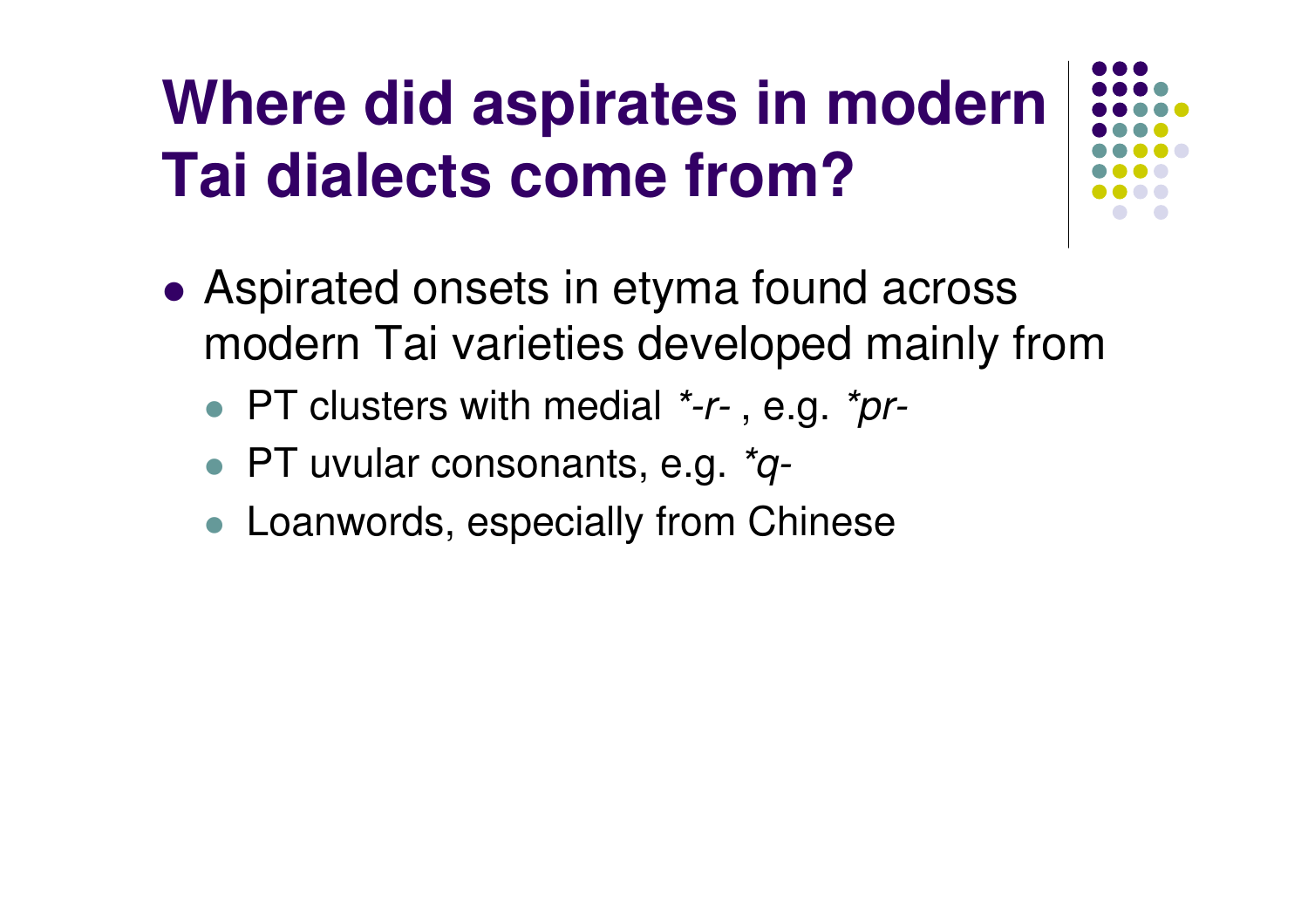# **Aspiration of \*Cr- clusters**

- In contrast to Li's simple aspirated onsets, his clusters  $\bm{{^*}\!}p^\prime\!r$ -,  $\bm{{^*}\!}t^\prime\!r$ -, and  $\bm{{^*}\!}k^\prime\!r$ - are very robustly supported.
- $\bullet$ • Aspiration of *\*Cr*- clusters
	- $\bullet$  CT/SWT  $^*p^{\hbar}r$  <PT  $^*pr$ -
	- $\bullet$  CT/SWT  $^*$ th  $\sim$  CT  $^*$ tr-
	- $\bullet$  CT/SWT  $^{\ast}$ c $^{\prime\prime}$ r- <PT  $^{\ast}$ cr- (Li's  $^{\ast}$ t $^{\prime\prime}$ /-)
	- CT/SWT  $\frac{k}{r}$  <PT  $\frac{k}{r}$  (some of Li's  $\frac{k}{r}$ )
	- CT/SWT  $^*q^h$ r- <PT  $^*qr$  (some of Li's  $^*k^h$ r-)

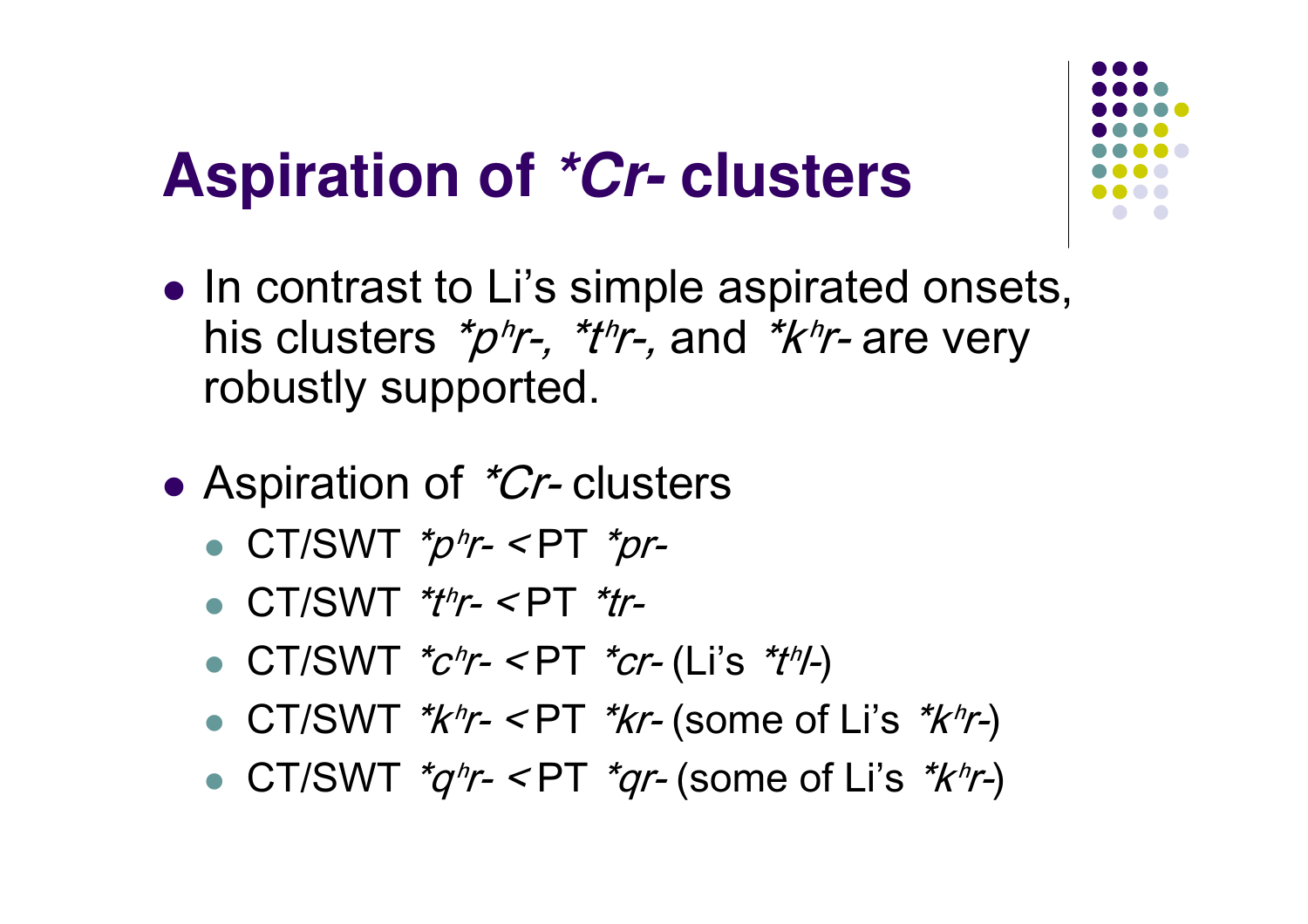

|                                | <b>Thai</b>                       | Lungchow                                                                                         | Po-ai          | <b>Proto-Tai</b><br>$*pr - > pj -$ |
|--------------------------------|-----------------------------------|--------------------------------------------------------------------------------------------------|----------------|------------------------------------|
| 'vegetable'                    |                                   | *pr- > *p <sup>h</sup> r- > p <sup>h</sup> -   nj  *pr- > *p <sup>h</sup> r- > p <sup>h</sup> j- |                | $\overline{pr}$                    |
| <i>'limestone</i><br>mountain' | p <sup>n</sup> a <sub>1</sub> A1  | phja:A1                                                                                          |                | $*pr-$                             |
| hair                           | $D^h$                             | $\frac{1}{2}$ *tr- > *t <sup>h</sup> r- > * <sup>h</sup> r- ><br>h-                              | pjd            | $*ir - > *t^hr - > *h^hr$          |
| tail                           | ha:ŋ <sup>ʌ∖.</sup>               | $ha: \eta^{A1}$                                                                                  | $Ia:\eta^{A1}$ | $*$ tr-                            |
| louse                          | haw $A1$                          | *cr- > *c <sup>h</sup> r- > *t <sup>h</sup> n                                                    |                | *tr-                               |
| stone                          | $h$ in <sup><math>A1</math></sup> |                                                                                                  |                | *Cr- > $*c-$ > $c-$                |
| to plough                      | $thajA1$                          | t <sup>h</sup> ai <sup>A1</sup>                                                                  | cal            | $*$ cr-                            |
| to beg                         | $k^h$ o: $A1$                     | $k^h$ O: $A1$                                                                                    |                | $*$ kr-                            |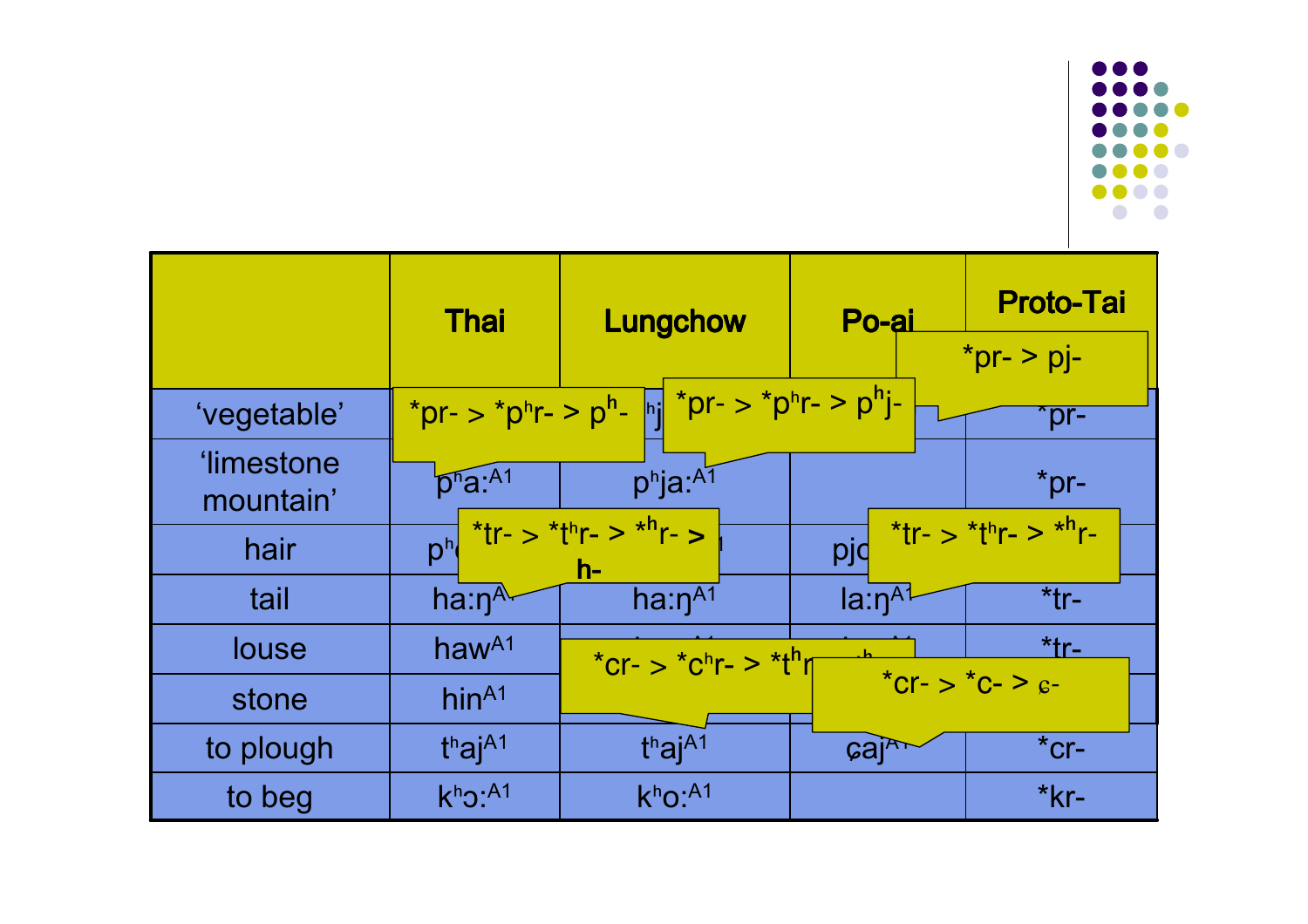#### **Loanwords**

- $\bullet$ **• Main source of borrowings is Chinese**
- $\bullet$ • Some examples from Thai (see Manomaivibool 1975)
	- $\bullet$ •  $a$ าง c  $h$ a: $\eta^{41}$ 'granary' from 倉 LMC ts $h$ aŋ
	- ขุน *kʰun*<sup>41</sup>ʻlord' from 君 LMC *kyn*<br>→ อิค อย่ะ41'okin' from 青 LMC *five*
	- $\bullet$ ผิว <sup>p</sup>ʰiwA1 'skin' from 膚 LMC fjyə̆/fuə̆
	- $\bullet$ ● ผัว  $\rho$ *ʰuə*<sup>41</sup>ʻhusband' from  $\pm$  LMC *fjyə̆/fuə*̆

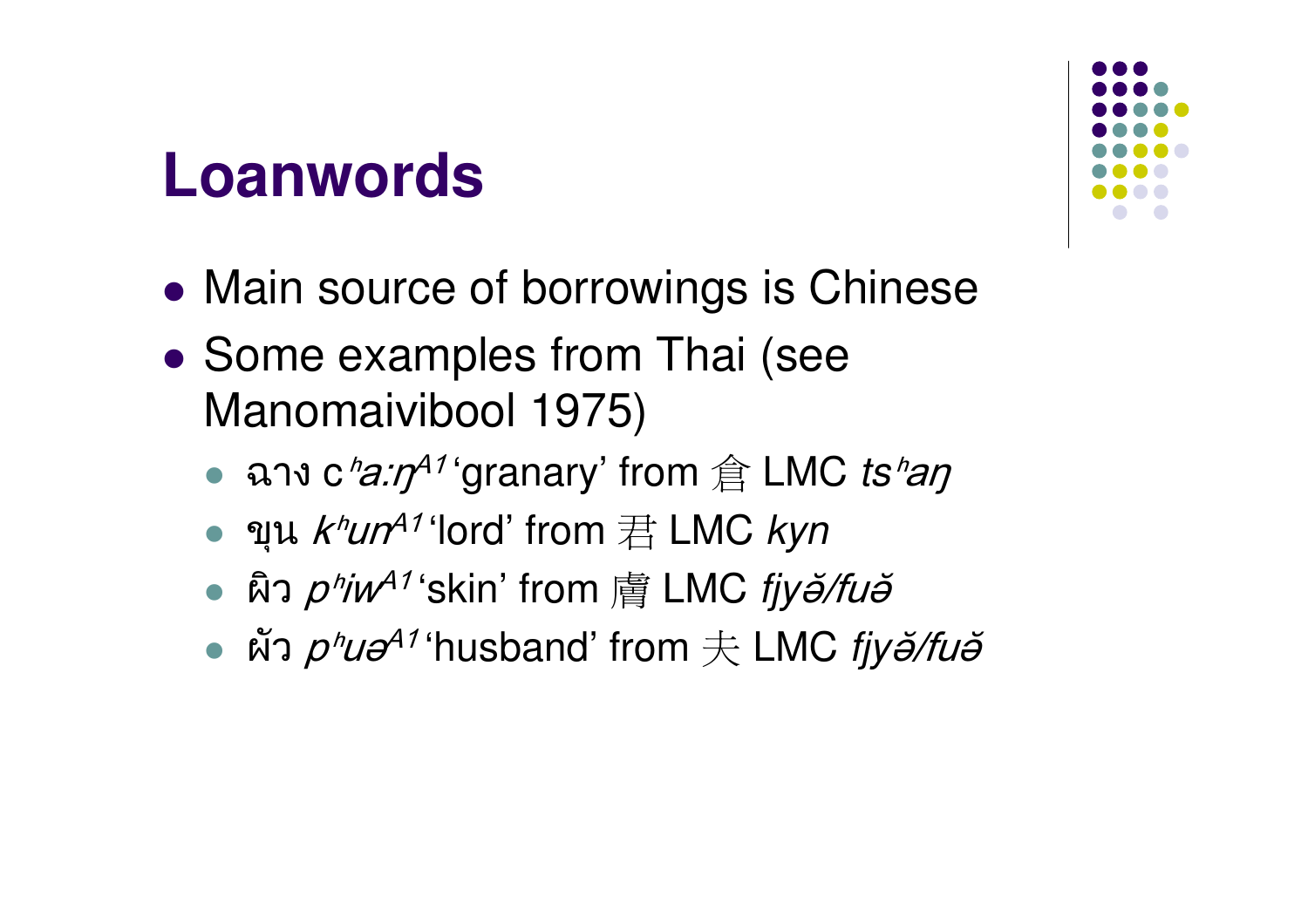### **To sum up…**



- $\bullet$ • Aspirated onsets in modern Tai dialects are secondary.
- $\bullet$ • Some cases of aspirates are results of post-PT changes.
- $\bullet$ • Some cases of aspirates are found in loans, especially from Chinese.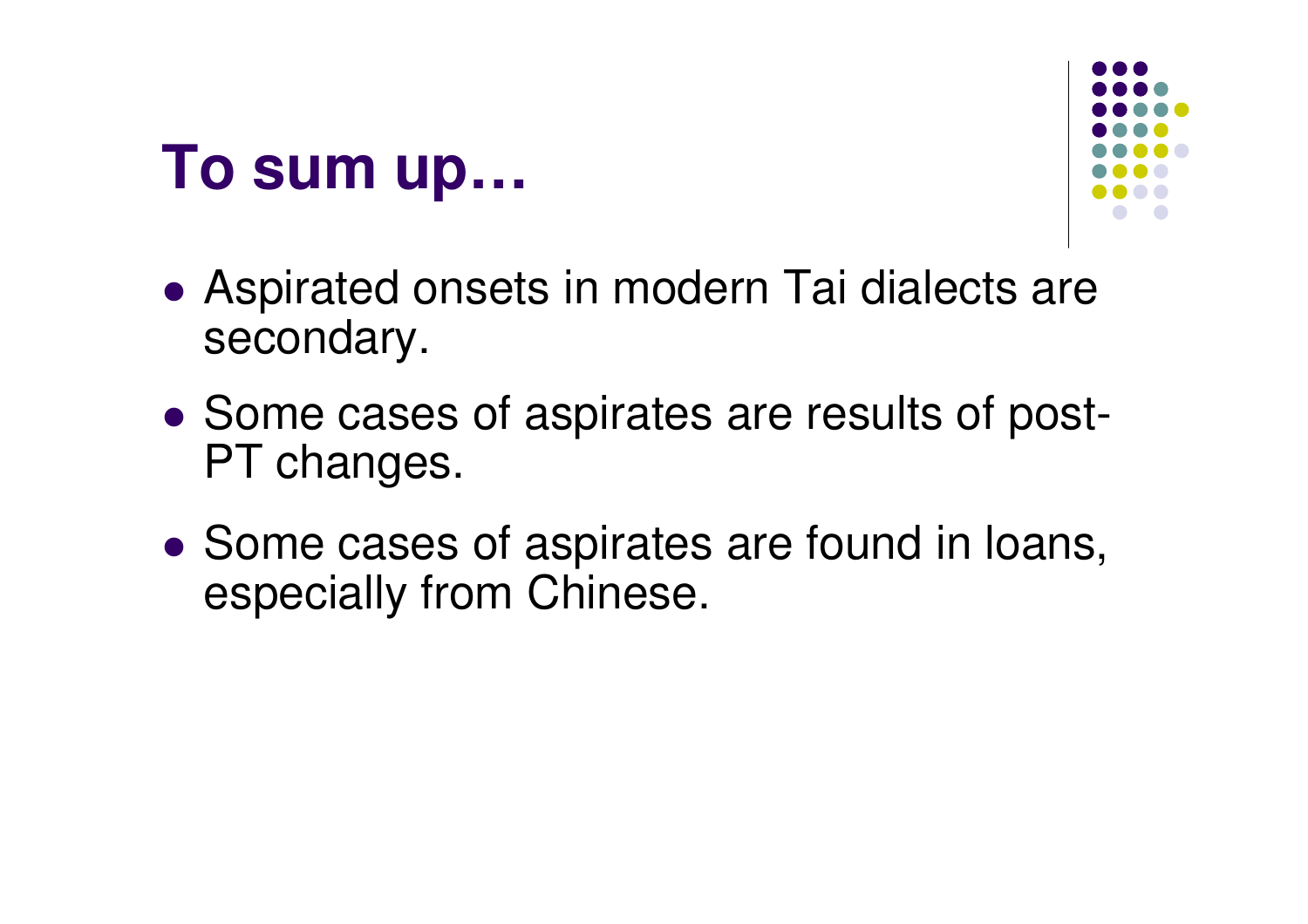## **Advantages of the proposal**

 $\bullet$ It explains gaps in the PSWT inventory.

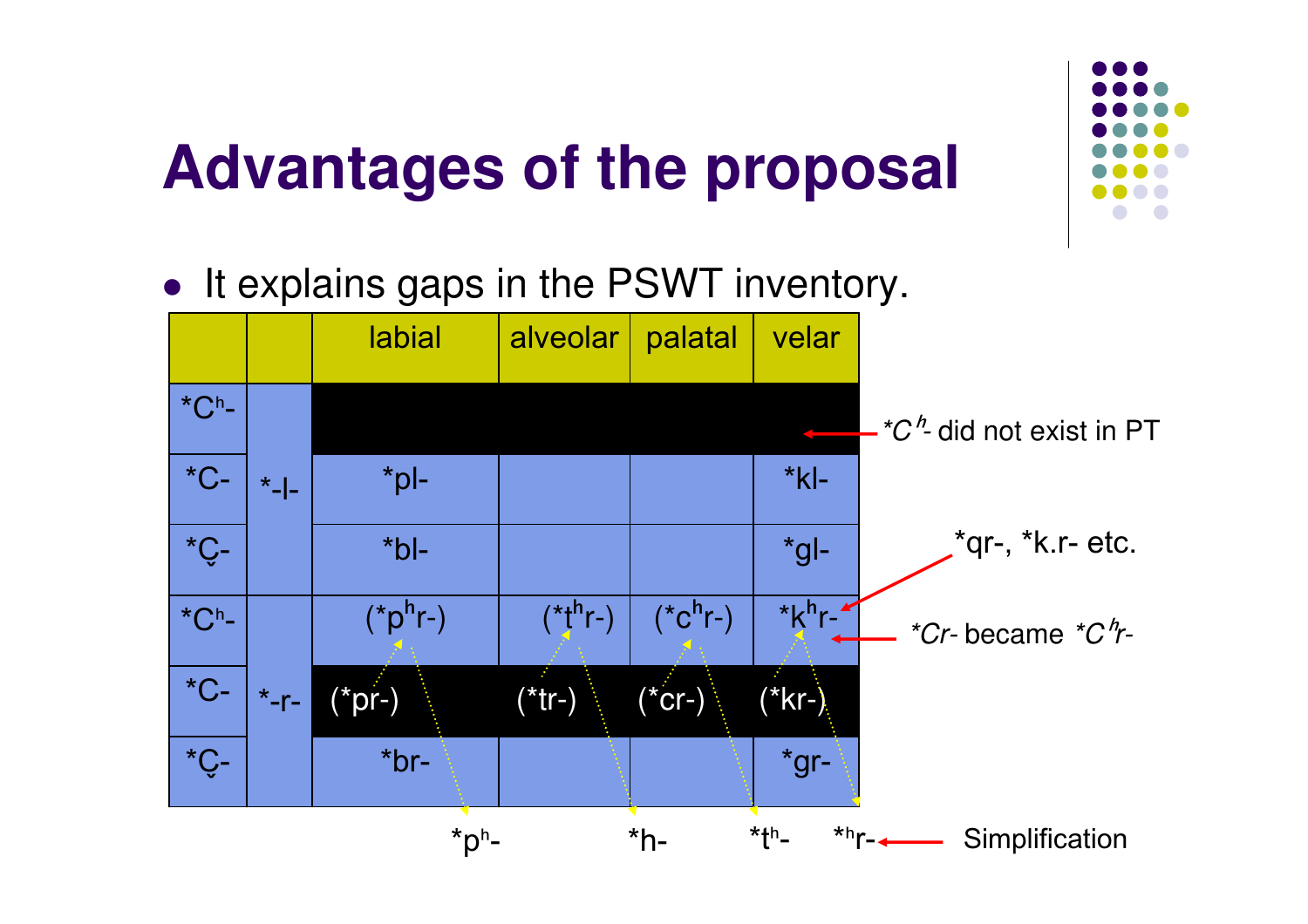

• It accounts for Chinese aspirates reflected as unaspirated consonants in Tai.

|            | Thai              | Lungchow                 | Po-ai                            | <b>Middle</b><br><b>Chinese</b> | <b>Late Han</b><br><b>Chinese</b> | Old<br><b>Chinese</b> |
|------------|-------------------|--------------------------|----------------------------------|---------------------------------|-----------------------------------|-----------------------|
| seven<br>七 | $cet^{D1}$        | $\text{cit}^{\text{D1}}$ | $\epsilon$ <sub>C</sub> $t^{D1}$ | tshit                           | tshit                             | *tshit                |
| lung<br>肺  | $po: t^{D1}$      | put <sup>D1</sup>        | put <sup>D1</sup>                | p <sup>h</sup> uaj <sup>h</sup> | $p^h$ uas                         | *phots                |
| duck<br>鴄  | pet <sup>D1</sup> | $pet^{D1}$               | pit <sup>D1</sup>                |                                 | $p^{\text{h}}$ it                 | *phits                |

• Because PT did not have aspirated consonants, Chinese aspirates were incorporated into Tai as unaspirated.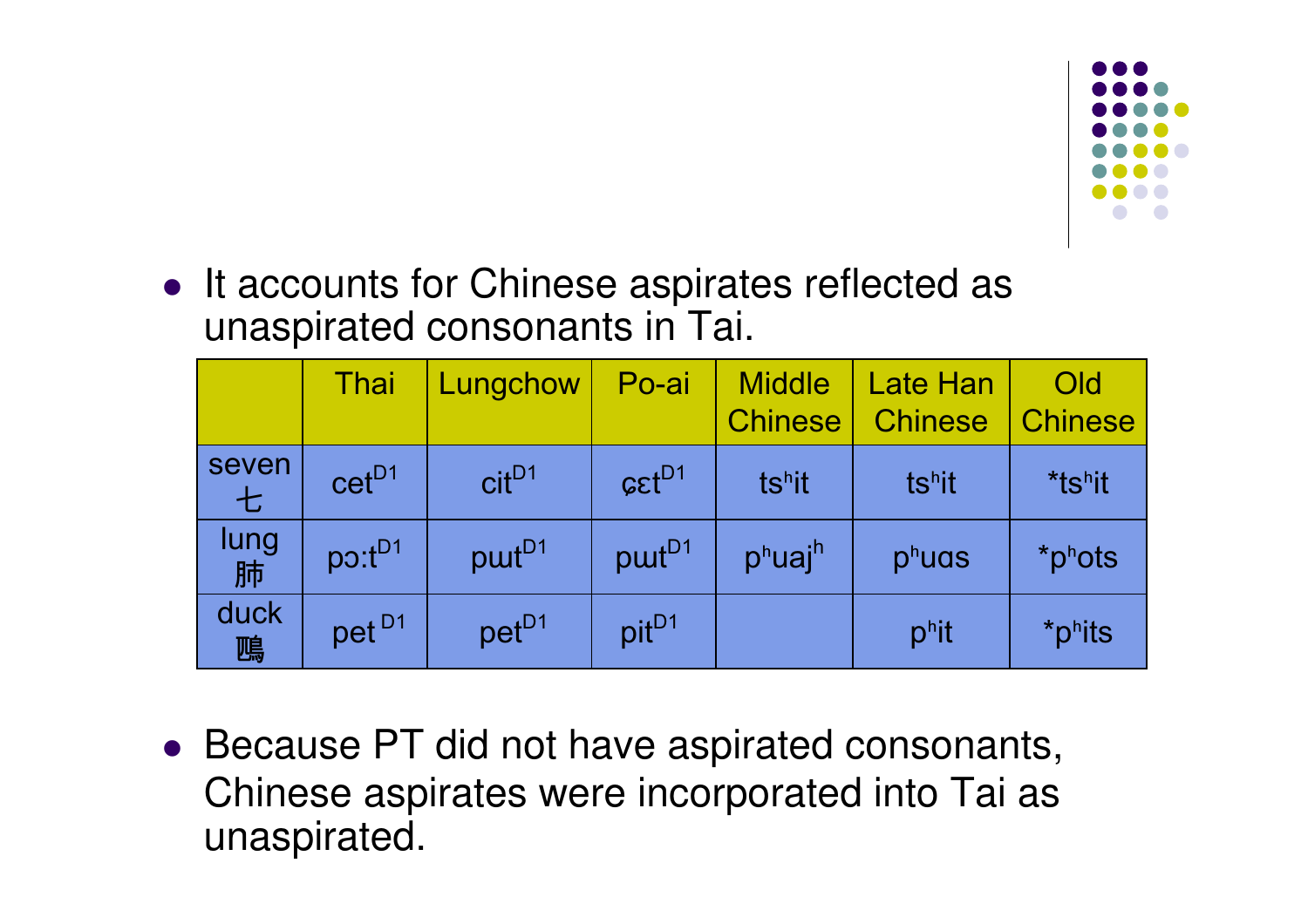## **Conclusion**



- $\bullet$  Li's PT aspirated stops have to be eliminated because
	- They were wrongly assigned, cf.  $*q$ -
	- They were post-PT loans, cf. "alternating aspirates"
	- They resulted from post-PT phononological innovation, cf. \*pr-  $>$  \*p<sup>hr-</sup>
- $\bullet$ • PT should be reconstructed with three contrastive phonation types: voiceless, voiced, and glottalized.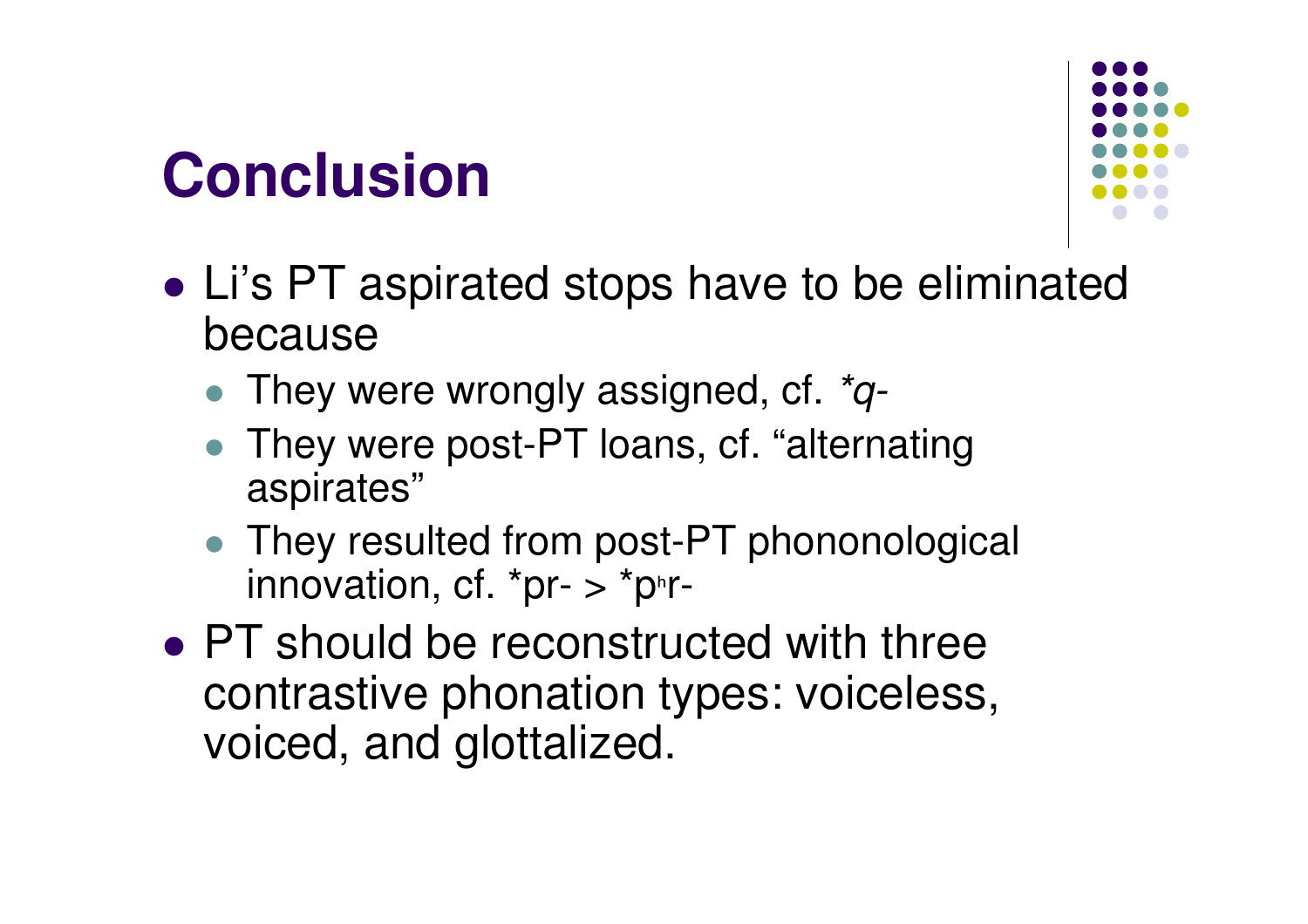

|             | labial             | alveolar           | palatal              | velar            | uvular                   |
|-------------|--------------------|--------------------|----------------------|------------------|--------------------------|
| plain vcl.  | $\mathsf{q}^\star$ | $*$ f              | $^{\star}$ C         | $*_{\mathsf{k}}$ | $\boldsymbol{\delta}^*$  |
| glottalized | $*^2b$             | $*$ <sup>2</sup> d |                      |                  |                          |
| voiced      | $*$ b              | $\overline{b}^*$   | $\star$ <sub>1</sub> | $^{\star}$ g     | $\boldsymbol{G}^{\star}$ |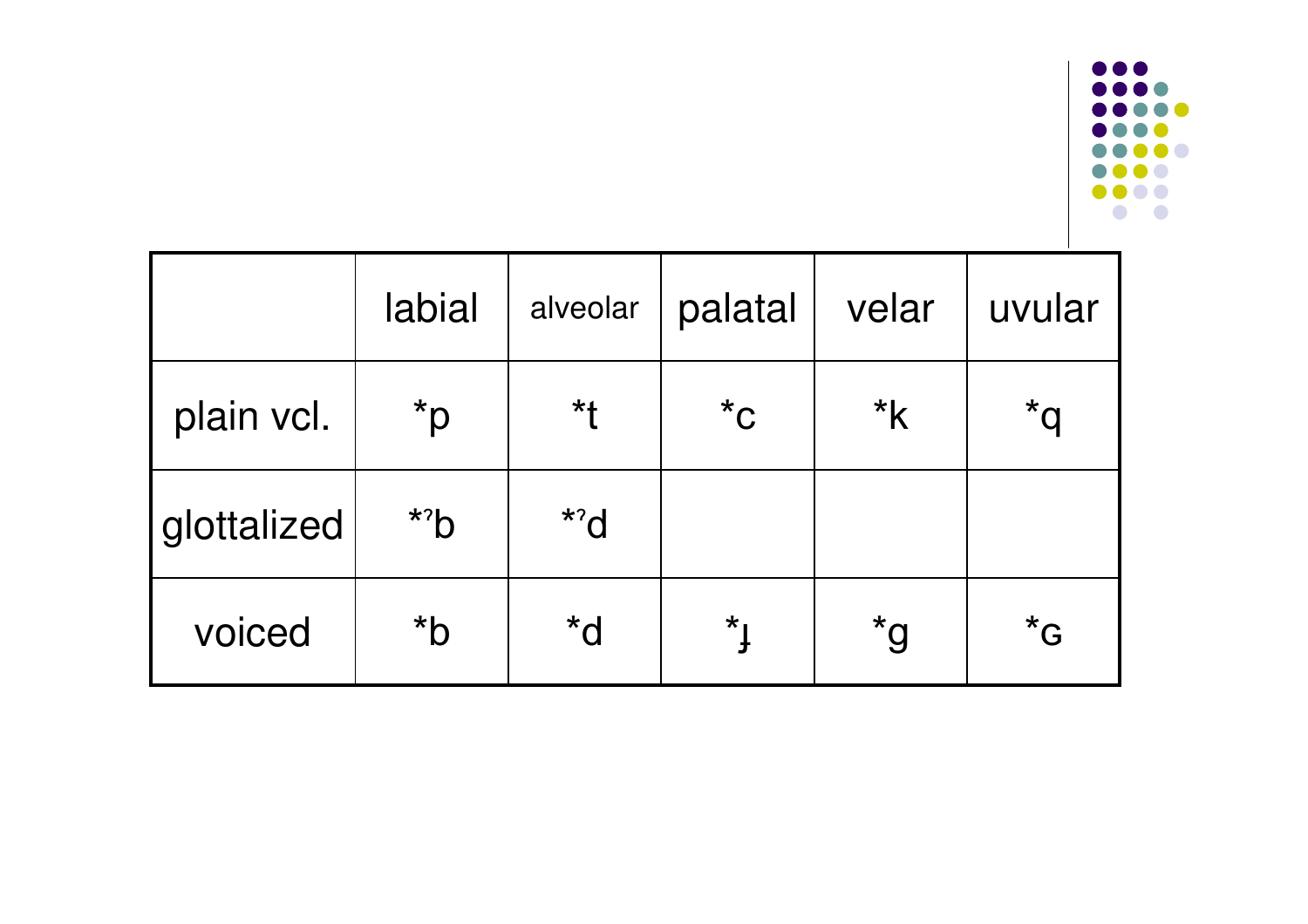## **Acknowledgement**

- $\bullet$ ● John Whitman
- $\bullet$ Laurent Sagart
- $\bullet$ ● Michel Ferlus
- $\bullet$ Pranee Kullavanijaya
- $\bullet$ ● Anthony Diller
- $\bullet$ James Matisoff